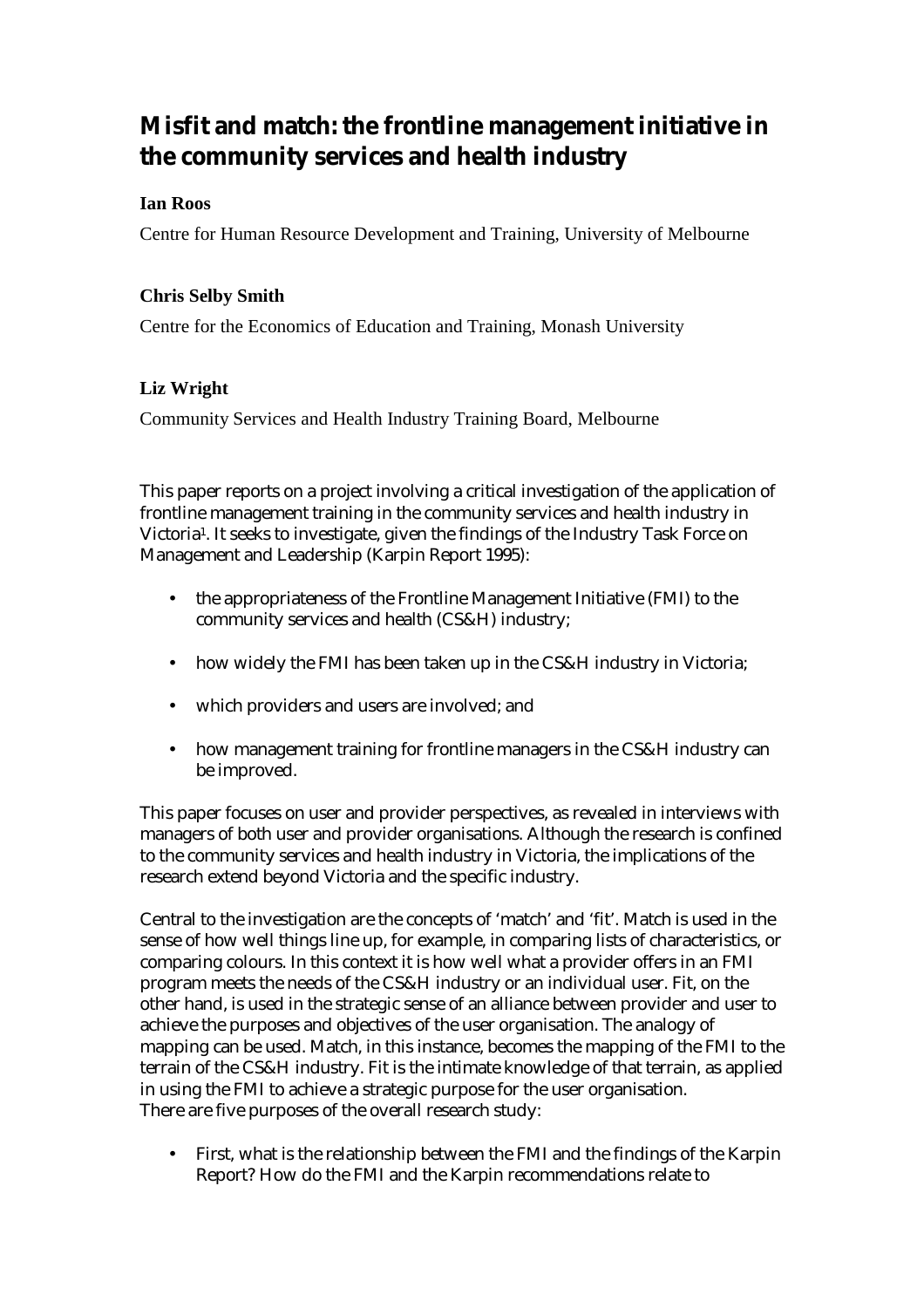management theory in this area, particularly with regard to the special features of the CS&H industry?

- Secondly, there is the question of the contextualisation of frontline management training. How much does it needs to be contextualised and how does this affect its value as a generic qualification? This is a strategic issue, which is important in all industries, not only in the CS&H industry.
- Thirdly, how has the FMI developed in the CS&H industry and against what background of existing training for frontline managers?
- Fourthly, how widely has frontline management training been taken up in the CS&H industry, where and how? Which providers are involved (eg public or private providers; providers in the city, other large centres or in more remote locations) and which users (eg large or small organisations; health or community services; public, private sector or religious and charitable organisations; metropolitan, rural or remote locations)? Also, why are other providers not offering FMI and other users not accessing the FMI initiatives?
- Finally, how can the skills, performance and productivity of frontline managers be improved overall, in specific workplaces and for specific client groups?

Not all of the above are dealt with at this stage of the project. However, the interviews reported here raise issues that will direct further research aimed at achieving these purposes.

# **Background to the study**

## **Karpin Report**

The Industry Task Force on Leadership and Management Skills, chaired by David Karpin, reported to the Federal Government in February 1995. Its report, *Enterprising nation* (Karpin Report 1995) argued that improvement in the performance of Australia's managers is critical to reform of the Australian economy. The 28 Task Force recommendations were wide ranging (Karpin Report 1995, Appendix I, pp 361-383), but they included the increasing significance of lifelong learning and the need to strive continually to achieve best practice in enterprises and education institutions.

Recommendation 11 in the Karpin Report was that 'there be established a national training program for frontline managers' (p xli). The Karpin Report envisaged that participants would not have had any formal management training and that they would be 'working in enterprises which are able to demonstrate the application of quality principles in their operations and their human resource development processes'. The target was to provide access to management training for 80,000 frontline managers over five years. It was envisaged that participants would be released, at the employer's cost, for up to twenty days of structured training, which would be spread over a period of twenty to forty weeks. There would be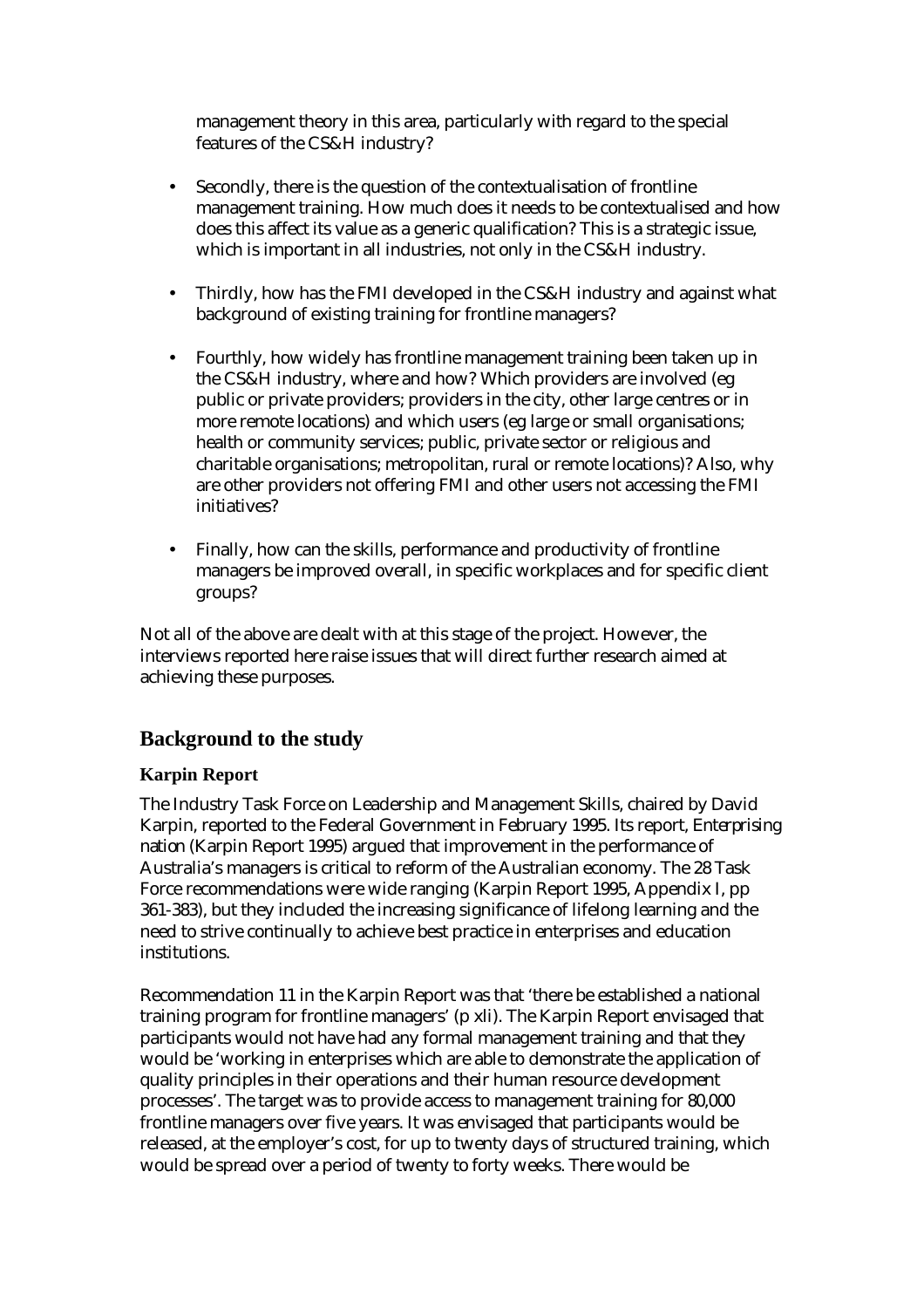approximately ten units involved in the course. TAFE was expected to be a major deliverer of the FMI program and TAFE's capacity to deliver management development courses should be upgraded. The role of TAFE was to be supplemented by industry associations and private providers. The Commonwealth under the user choice principles would fund the training. The Committee recommended that the course materials be competency based and that delivery be through a variety of mechanisms, preferably on site, but also through distance learning with appropriate course materials developed. The training course, termed the 'National Certificate in Workplace Leadership', was to be integrated into the national qualifications framework in order to ensure articulation with other programs. The Task Force envisaged that there would be provision for the deliverer to customise their program to meet enterprise requirements and to undertake assessments of competence. It is also clear that the Task Force was considering those people who had completed compulsory education, then gained a vocational qualification and were technically proficient. They estimated that there were 180,000 such people in Australia in supervisory positions with no formal management qualifications.

Flowing from the Karpin Report, print-based learning materials were prepared to support FMI delivery in Australia (Australian National Training Authority 1998a). These learning materials include 11 Learning Guides for the Certificate and the Diploma of Frontline Management (Australian National Training Authority 1998b). Some VET providers have delivered the courses and some enterprises have participated. The first critical Australian study by Barratt-Pugh et al was funded in 1999 by the Australian National Training Authority through the National Research and Evaluation Committee. A preliminary report was presented at the AVETRA Conference in Canberra in March 2000 (Barratt-Pugh 2000). These researchers have stated that their study does not include the CS&H industry. Also, their study is national in scope, whereas the present study is confined to Victoria.

### **The CS&H industry**

Every industry has its own characteristic features, which are relevant for the training of frontline managers there; and the CS&H industry is no exception.

- The CS&H industry represents 10.4% of Gross Domestic Product (Australian Institute of Health and Welfare 1999a, 1999b), so that it is larger than agriculture and mining put together.
- It is a diverse industry, including hospitals (38.4% of total health expenditure), medical services (19.3%), pharmaceuticals (12.1%), nursing homes (7.5%), dental services (5.9%), community and public health (4.8%), aids and appliances (1.9%), ambulance services (1.5%) and research (1.5%) (Australian Institute of Health and Welfare 2000). A variety of challenges face frontline managers in these different sectors of the industry.
- The CS&H industry is of concern to both the public and the private sector. 70% of total health expenditure in 1998-1999 was derived from the government sector (Australian Institute of Health and Welfare 2000). The non-government proportion is higher in Victoria than in Australia as a whole. In some sectors of the CS&H industry the public and private sectors are separate (such as community health compared to adult dental services), but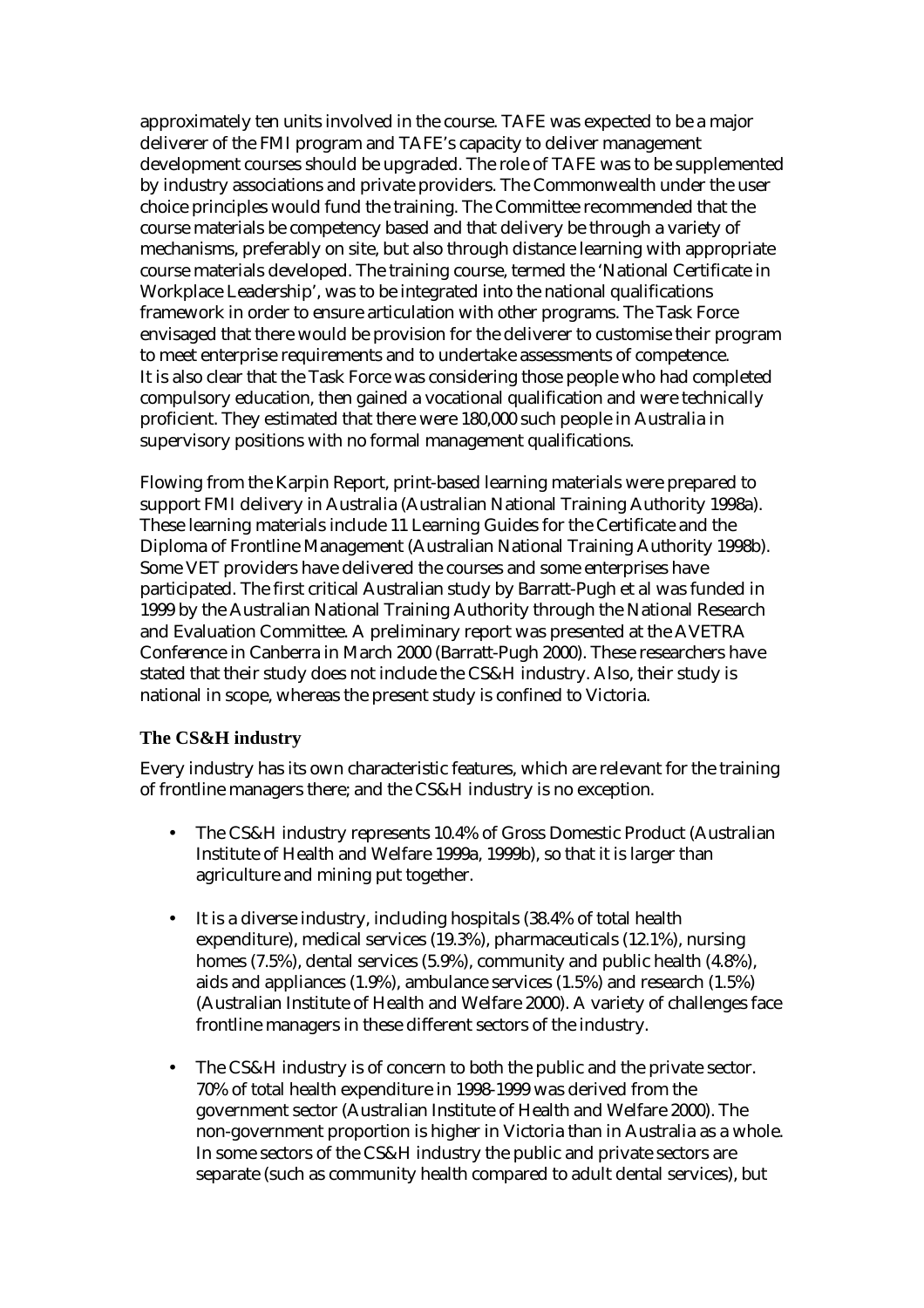in other sectors of the industry there is strong competition, for example, between public and private hospitals. In 1997-1998 public hospitals represented 30.1% of total recurrent health expenditure nationally compared to 8.3% for private hospitals, but the former had fallen from 34.3% in 1989- 1990 (Australian Institute of Health and Welfare 2000). While the challenges facing frontline managers are often similar in the public and private sectors, there can also be significant differences, for example in objectives, processes and accountability.

- The CS&H industry is a contested area between the different levels of government. The industry is of concern to all three levels of government in Australia, although the financial dominance of the Commonwealth Government has been increasing. For example, the Commonwealth share of total health services expenditure in Australia rose from 42.2% in 1989-1990 to 47.1% in 1998-1999, whereas the State and local government share fell from 26.1% to 22.9%. Management expectations and approaches can differ between the three levels of government.
- It is an industry where labour is the critical input, representing some twothirds to three-quarters of total health expenditure. Labour costs are much larger than all other inputs put together, even without taking into account the substantial amount of contributed service (eg by religious orders) and volunteer activity. Labour is also critical for the processes of care and for the relationships between the providers and users of healthcare. There is a large variety of different staff in the CS&H industry, many of whom are highly trained and experienced, and most of whom produce healthcare services in combination with other labour inputs rather than individually. This complicates the challenges facing managers in the industry.
- The characteristics of labour in the CS&H industry are different from other industries, such as manufacturing. The great majority of staff are female; disciplinary perspectives are strong and varied; many staff work part-time and have other important responsibilities. Compared to many other industries there is: a high proportion of operatives holding formal educational qualifications, often at degree level or above; a tradition of continuing education and training, often with an expectation that it will lead to a formal qualification; and a familiarity with articulation.

Can generic approaches, such as the FMI, meet the specific needs and opportunities of frontline managers in individual industries? And to what extent do they need to be specifically tailored for the CS&H industry (or parts of it)?

# **Literature review**

There is a wide range of literature relevant to FMI in the CS&H industry:

• The management literature, particularly that pertaining to the nature of the management function, and the roles of managers and management theory, particularly that on first-line management.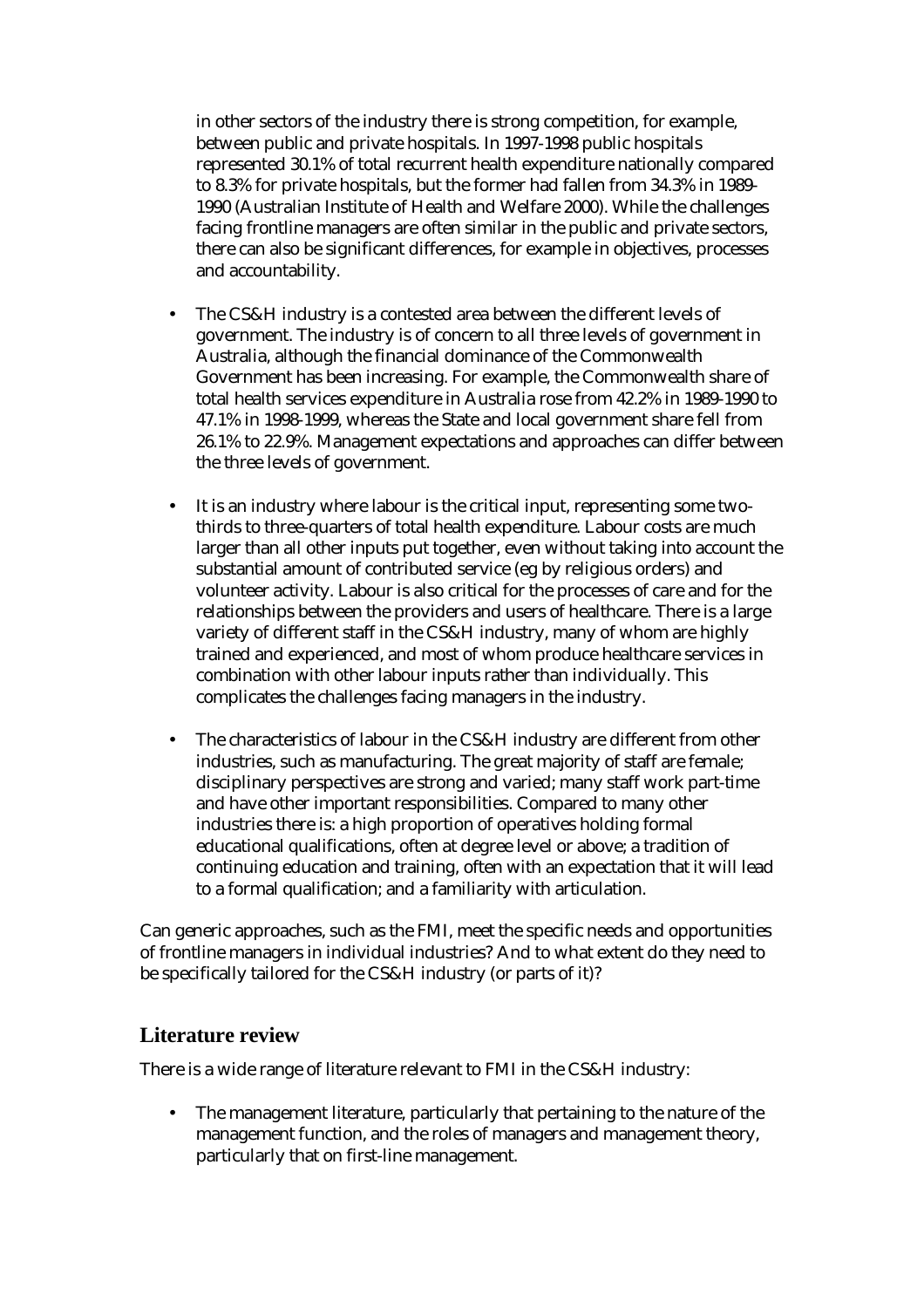- The education literature, particularly that relevant to adult learning, instructional theory, training, evaluation and assessment.
- The literature regarding management competencies.
- Relevant literature about the CS&H industry its structures, culture and operations.
- The literature specific to management of health professionals.

Within this broad range of relevant literature there are subsets, such as management education, education issues for health professionals, and management issues for the health sector and the economics of both health and education, each with their own specific literature.

It is not feasible to review the full content of this literature here, but aspects of each are relevant. In addition there are various reports which have led to FMI-type programs, including the Handy Report (1987) and the Constable and McCormick Report (1987) in the UK, the Karpin Report (1995) in Australia, and the material generated by them.

The Karpin Report recommended the development of the FMI, although it was only one of 28 recommendations in the Report. The Karpin Report focused on the role of management in Australia becoming a more competitive player in the global economy. Much more was said about senior management than frontline management. The report was substantially based on the results of 27 research projects, which have been hotly debated. However, 'If we accept the results of the research that led Karpin to his assessment, then these skills obviously need to be developed' (Ellerington 1998, p 177).

## **The Karpin Report and the Frontline Management Initiative Competencies**

The Karpin Report (1995, p 687), listed ten competencies as being essential for frontline managers, as seen by senior managers. These competencies were selected from a larger list developed by Collins and Saul who undertook research into the matter for the Karpin Committee. These ten competencies are listed in Table 1, together with the eleven competencies of the FMI, as set out in the eleven learning guides published by Prentice Hall for the Australian National Training Authority. It can be questioned whether the FMI learning guides and their contents bear any particularly close relationship to the original Karpin suggestions. The implementation is certainly different in that the specific recommendation from Karpin (p 371) was for a National Certificate in Workplace Leadership, consisting of 'up to 20 days structured training spread over a 20 to 40 week period', with participants to be released at cost to the employer.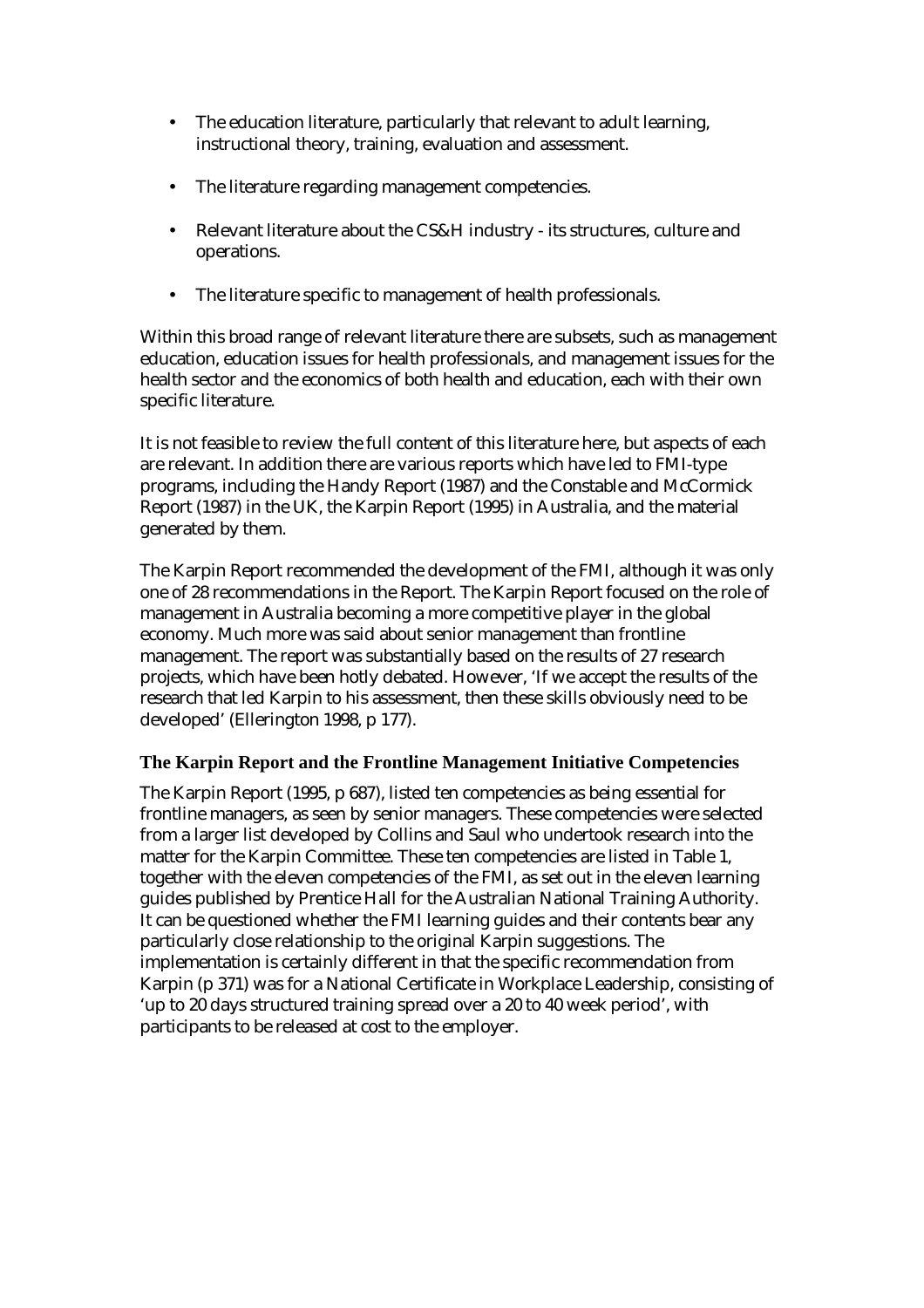| <b>Karpin Competencies</b>                                              | <b>FMI Competencies</b>                                              |  |
|-------------------------------------------------------------------------|----------------------------------------------------------------------|--|
| Knowledge of job and its context (technical<br>specialist competencies) | Manage personal work priorities and professional<br>development      |  |
| Problem and opportunity definition (anticipation)<br>and planning)      | Provide leadership in the workplace                                  |  |
| Problem solving and decision-making                                     | Establish and manage effective workplace<br>relationships            |  |
| Situational insight                                                     | Participate in, lead and facilitate work teams                       |  |
| Communication (what and how)                                            | Manage operations to achieve planned outcomes                        |  |
| Influence (ability to influence peers, superiors and<br>subordinates)   | Manage workplace information                                         |  |
| Team management                                                         | Manage quality customer service                                      |  |
| Self-insight (understanding own strengths and<br>weaknesses)            | Develop and maintain a safe workplace<br>environment                 |  |
| Drive (energy and initiative, persistence)                              | Implement and monitor continuous improvement<br>systems process      |  |
| Adaptability (adapts behaviour) to situation                            | Facilitate and capitalise on change and innovation                   |  |
|                                                                         | Contribute to the development of a workplace<br>learning environment |  |

**Table 1:** The ten Karpin Competencies and the eleven FMI Competencies

**Source**: Karpin Report (1995, p 687) and Prentice Hall, FMI Learning Guides (Australian National Training Authority 1998b).

#### **Management competencies**

The concept of management competencies and what they consist of has been the subject of much debate, and this debate continues. (For example, see Currie and Darby 1995; Dunphy et al 1997; Jubb and Robotham 1997; McFarlane and Lomas 1994; Mclagan 1992; Robotham and Jubb 1996). However, there needs to be some consideration of the functions of managers in determining what they need to be competent at. Thus, it is necessary to give some consideration to different schools of management thought.

The functionalist or classical school of thought, typified by the arrangement of most introductory management textbooks (for example Robbins et al 1999; Bartol et al 1999), classifies the functions of management as Planning, Leading, Organising and Controlling. This functionalist perspective is distilled from such writers as Fayol (1916), Gulick (1937), Barnard (1938) and Drucker (1954)2. Essentially the focus of these management theorists is on generic functions and principles of management applicable in any organisation in any situation.

The human relations school introduced the concept of the 'social' manager, placing a very high value on workers as individuals. This body of theory has had a major influence on subsequent understanding of the behaviour of people within organisations. It tends to have an optimistic set of assumptions and values. The most pervasive themes deal with: motivation; group behaviour; leadership, work teams and empowerment; the effects of a particular work environment; and organisational development (Ott 1996). A central assumption is the link between worker satisfaction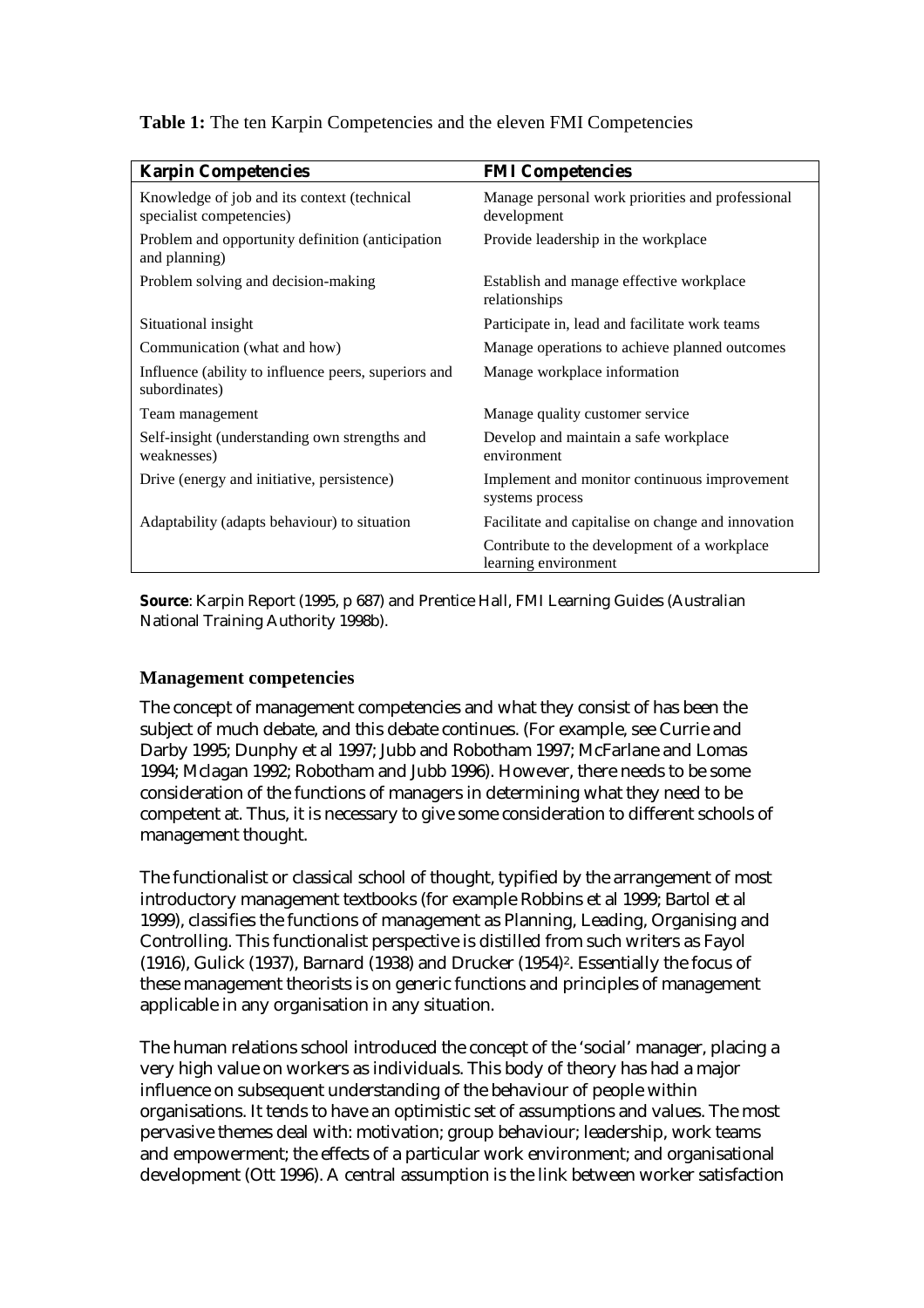and productivity (Stawb 1984), and that managers can learn to release the intellectual potential, creativity and productivity of workers (McGregor 1960).

Other writers such as Mintzberg (1980), Kotter, (1982a, 1982b) and Stewart (1982) developed contingency views of managerial work based on observations of managers at all levels in a variety of organisations in different countries. These writers concluded that the nature of the management task was essentially one of roles and work agendas.

The various theories of what constitutes management can be reduced to 'what' and 'how': that is, what is the manager's task and function?; and how do managers undertake job responsibilities (Shenhar and Renier 1996)? How the various bodies of theory relate to competence becomes definitional. For example, if competence is seen as a 'combination of knowledge, technical skills and performance management skills' (Dunphy et al 1997, p 236), this would support Carroll and Gillens' assertion that 'The classical functions provide clear and discrete methods of classifying the thousands of activities that managers carry out and the techniques they use in terms of the functions they perform for the achievement of organisational goals' (1987, p 48).

There is much debate as to what constitutes management competencies, whether they are measurable and what role they should have in management development. A number of studies have examined the role of competency-based approaches to management development. However, as Strebler (1995) indicates, there are many other variables that differentiate those using competency-based approaches from those that do not. For example, there are differences in the amount of money allocated to management development, the level of evaluation of training effectiveness, and the degree to which training is aligned with business needs. Competency-based trainers tended to be significantly higher on all of these measures.

The criticisms of competency-based approaches focus mainly in two areas: the definition of management competence (for example: Hayes et al 2000; Jubb and Robotham 1997; Kilcourse 1994; Maclagan 1992); and the assessment of competencies (for example: Loan-Clarke 1996; MacFarlane and Lomas 1994; Robotham and Jubb 1996). Other criticisms made by the same authors include the assumptions of generic management and the modularisation of management development based on competence approaches (Currie and Darby 1995). Their argument is that there is a significant contingency factor in management between different organisations, so that 'competences' have to be tailored to specific situations and being competent is greater than having gained a series of competences. There is also the danger that lists of competencies may simply be a reversion to trait theory, particularly if the Boyatzis (1982) definition of competence as a 'trait, skill, aspect of one's self image or social role, or a body of language which he or she uses', is adopted. It is interesting to note that the UK Management Charter Initiative (MCI), rather than discussing generic competencies that define the task of the manager, uses the term management roles and the personal competences that are needed to fulfil those roles (MCI 2000).

The term 'frontline manager' encompasses the first level of line management. It replaces terms such as 'supervisor' and 'foreman'. In Mahoney et al's (1965) analysis of the functions of managers by level, leading was a major function of first line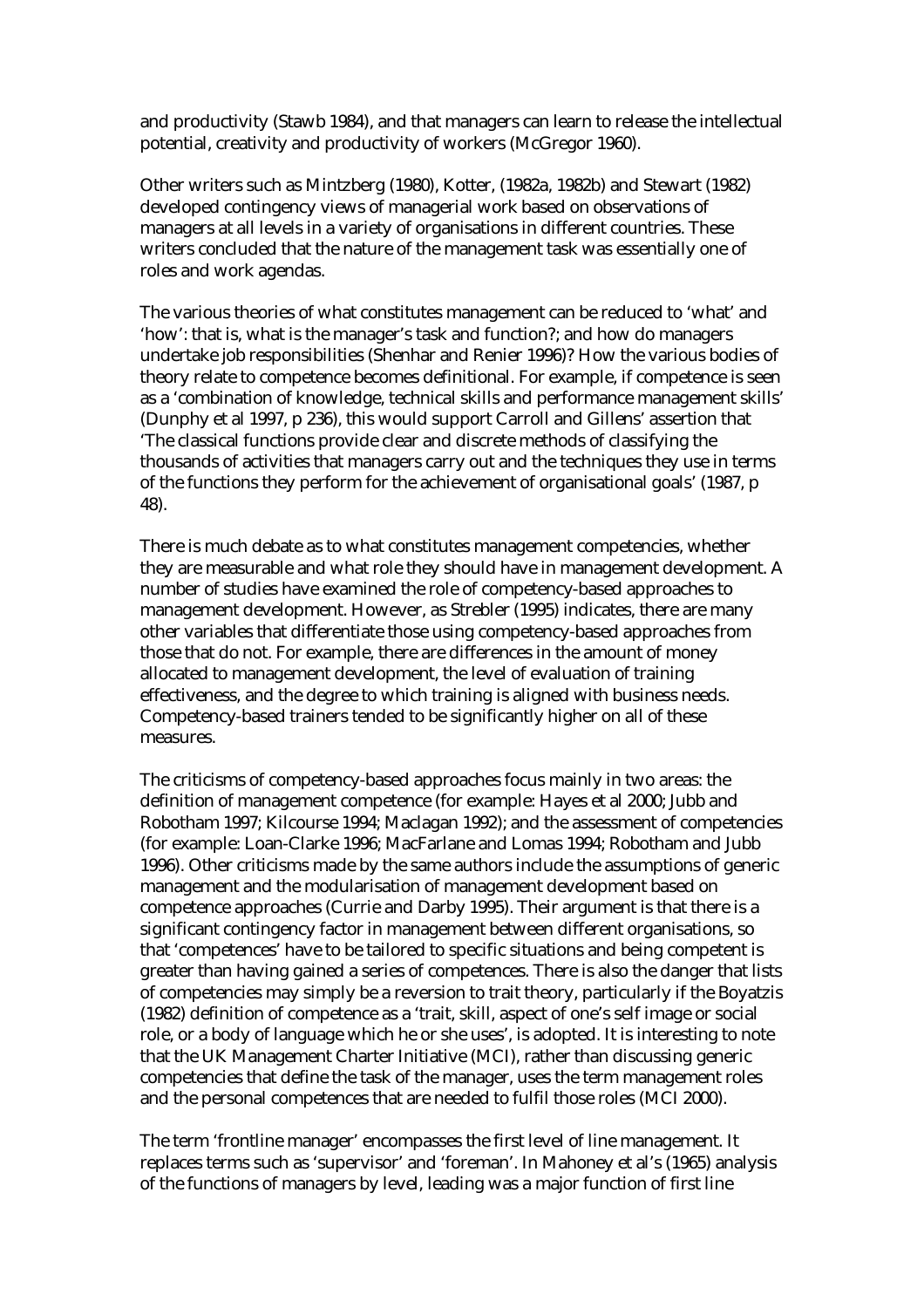managers, with organising the next most important, and planning and controlling taking less than 25% of the time allocation. However, with the delayering of organisations, decentralisation of authority and decision making, and implementation of such concepts as 'self-managing teams', or 'autonomous work groups', it is more difficult to conceptualise just what constitutes first line management. Jacques' (1990) extensive investigations over 35 years into the time span of decisional authority at various levels within the organisation suggest that there is a natural hierarchy within organisations, independent of the structural hierarchy (or lack of it). At the frontline management level, Jacques concluded that the responsibility time span is of the order of three months, which is the longest task or project that the individual frontline manager must consider. Clearly, many of those within the health and community services sector, such as unit managers, have responsibility time spans that are greater than this, which has implications for the application of the FMI to such positions.

There is a large literature on management development and this has recently been reviewed (Garavan et al 1999). These authors have also summarised the various approaches to management development and the advantages and disadvantages of each. Their article raises a fundamental issue regarding management development and the nature of management. As they indicate, whilst the action learning/reflection theorists such as Schön (1988) suggest that managers need to be educated to be reflective practitioners, learning by reflection rather than being taught, theorists from the contingency school indicate that successful managers are action-oriented and not reflective (Mintzberg 1980).

### **Applicability of FMI to the Health and Community Services Sector**

Ellerington (1998), in her summary of the FMI, highlights a number of the themes that are potential issues for the CS&H industry. For example, she characterises the profile of the typical frontline manager as 'most probably a person who has left school at age 15', 'gained a vocational qualification and become technically proficient'. The FMI offers 'a national management qualification - and all he or she has to do is demonstrate workplace performance'. Her summary of the FMI also highlights some of its underlying assumptions, such as the irrelevance of 'off-the-job training' and that employers are capable of providing appropriate learning opportunities when gaps in skills are identified.

The literature on the FMI focuses on the relevance of the FMI to the organisation's strategy, emphasising that the success of the enterprise in no small way rests on the competence of its frontline managers and that these managers are important links to achieving the business goals of the enterprise (Australian National Training Authority 1996).

The educational theory underpinning the FMI is that of adult learning, particularly andragogy (Dailey 1984), but with a new emphasis on practical learning and competencies, particularly those for professionals (Beckett 2000). This is of special interest to the CS&H industry, sections of which are highly advanced in this area (ANCI 1998). For example, they are familiar with the organic nature of practical learning, the importance of mentoring and the notion of lifelong learning (Beckett 1999; Beckett 2000; Ballou et al 1999; Hager and Beckett 1998; UNESCO 1999).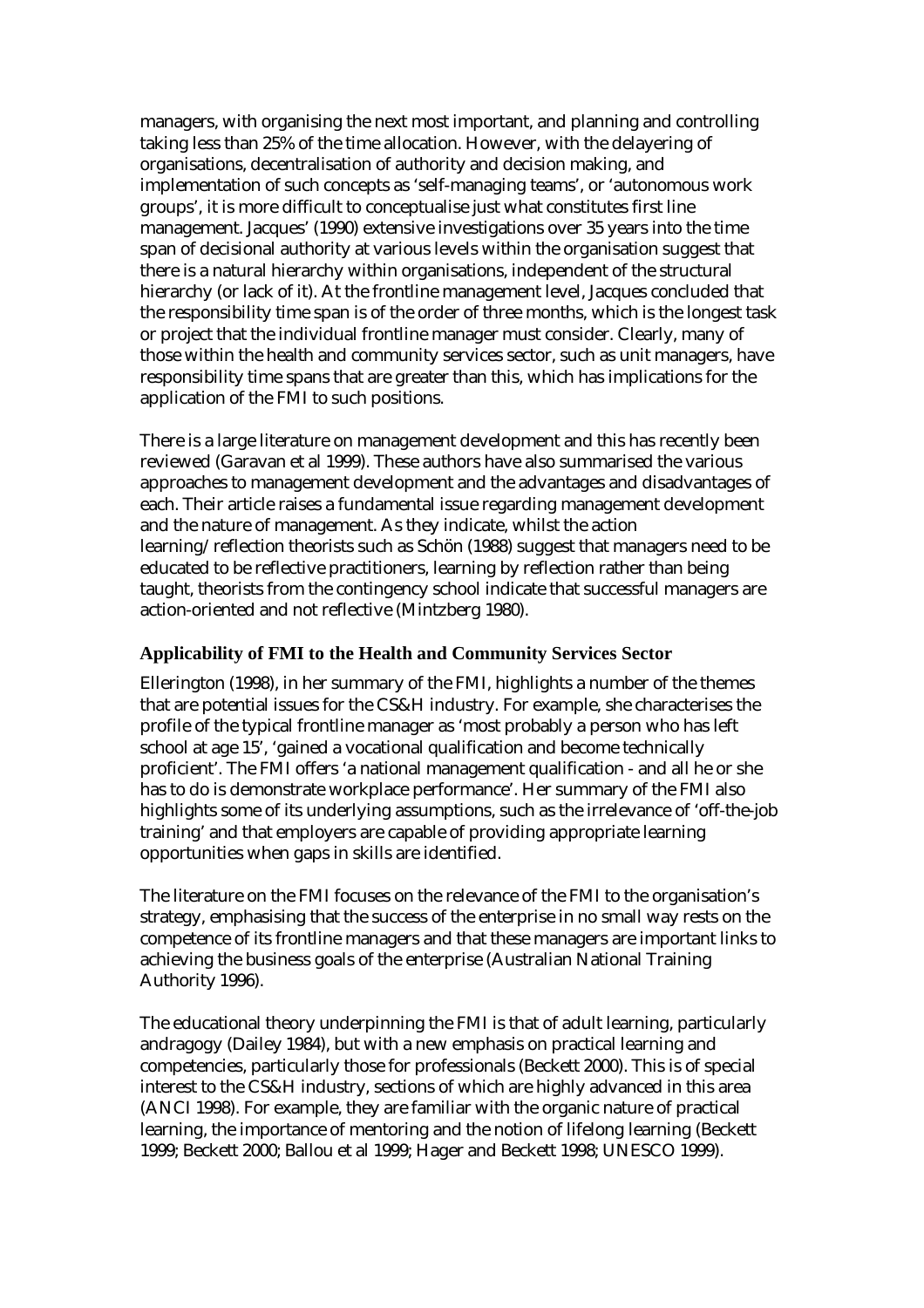However, this may be an example of what Argyris and Schön (1974) identify as the dichotomy between espoused theory and theory in use, as studies have shown that health professionals are not keen on work-based learning, particularly work-based assessment (Currie 1998; Loan-Clarke 1996). Further, the evidence from two studies into management development of health care professionals (Currie 1998; Loan-Clarke 1996) raises questions about the relevance of competence-based programs and qualifications such as the FMI. Both of these studies found that health professionals, particularly graduates, attached little value to nationally certified vocational qualifications based on demonstration of current competence.

Kolb's learning cycle (Kolb 1984) grounds management education and management development in experience and reflective practice. This has been affirmed with management development programs for health professionals (Currie 1995). However, it is often overlooked that Kolb's learning cycle includes moving from abstract concepts to testing their implications in practice. Thus, it accommodates both deductive (moving from abstract concepts to testing) and inductive (experience and reflection approaches) (Vince 1998). Consistent with this is the application from modern psychological theory of the distinction between declarative and procedural memory, leading to an understanding of the dynamic relationships between memory and learning (Thurston 2000). This emphasises that 'the acquisition of skills through procedural learning depends initially on the conceptual knowledge that she/he has acquired through conceptual learning' (Thurston 2000, p 13). For example, a carpenter who has mastered woodworking skills cannot apply these effectively in the absence of an understanding of the principles of structural design (Kim 1993). Thus, in the management arena, it is important for managers to have a basic understanding of the capability of organisation systems and why they function in the way they do, for otherwise they 'lack the systemic understanding necessary to apply basic problem solving skills effectively to complex organisational issues' (Thurston 2000, p 13).

Both the management literature and the management education literature stress the relevance of theory. Many of the management theorists, such as Mintzberg (1999), Weick (1994), Morgan (1994, 1997) and Schön (1994), address educational issues. Bigelow, writing as editor of the Journal of Management Education, says:

> Theory is essential for effective management education. Good theory generates relevant organisational and management learning and outcomes. Theory activates complex insights and catalyzes foresight about causes, patterns and consequences of important organizational and management behaviors. (1998, p 678)

Fayol (1916) argued that management would not be taught effectively until it had a theoretical analysis of management activities, whilst Reynolds (1999a, 1999b) espouses the importance of a critical pedagogy in management education. All of these management theorists stress the need for both theory and critical reflection in management learning.

Whilst most of the health management literature is taken up with issues such as case management and financial concerns, or the more general issue of professional development, there is a consistent thread of literature concerning matters that affect management within the healthcare industry (Cunningham 1999; Guthrie 1999; Johns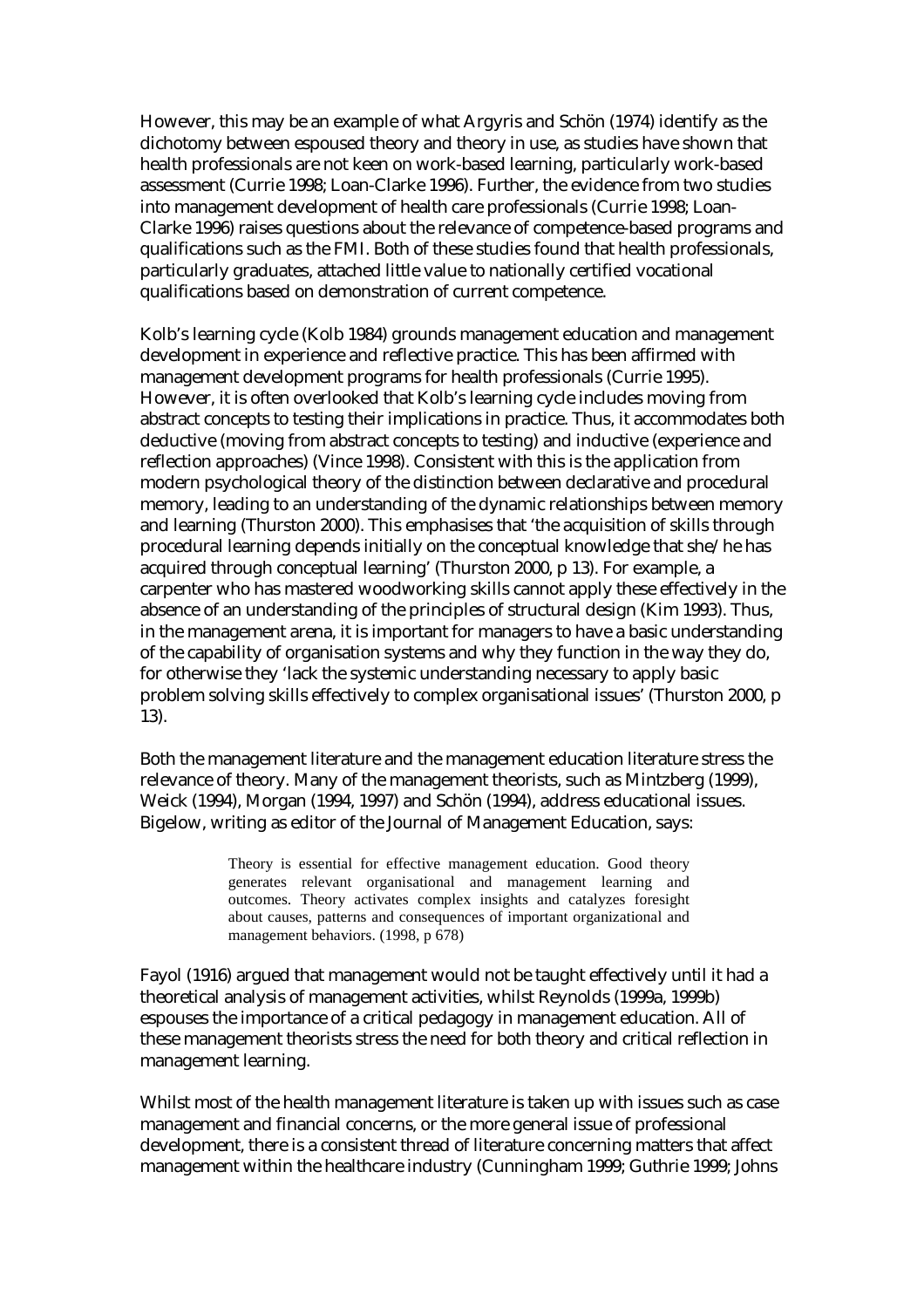1996; Newman et al 1996). Of interest is that the industry is currently taking up the concept of evidence-based practice (Cowling et al 1999), which is consistent with the demonstration of current competence approach of the FMI. However, mention has already been made of the reservations that some health care professionals have expressed about competence-based approaches to management development (Currie 1998; Loan-Clarke 1996). It is suggested that two factors contribute to this particularly. First, health care professionals tend to be primarily concerned with personal career development, rather than enhancing their contribution to the general management competence of the organisation. Secondly, they dislike what they perceive as the overly mechanistic approach to management development of competence-based training.

# **The organisations and interviews**

The perspective of those who provide and use FMI training is the focus of this paper. Interestingly, it did not prove easy to locate providers and then match them with users. Despite a thorough initial search, there proved to be other providers and users of FMI in the CS&H industry in Victoria that were not originally located. Similarly, some of those in the initial set of providers selected for interview, whilst claiming to provide FMI to users in this industry, were not actually doing so.

Initially, the data available at the CS&H ITB was used to identify providers. Further providers were located through our teaching activities and through various contacts in management education and the CS&H industry, including the State Department of Human Services. Finally, the work-in-progress presentation on the project given at the CS&H ITB Conference in June 2000 resulted in some additional providers (and users) making themselves known to the research team. Users were selected so that there was a match between providers and users. With one exception, there was at least one user organisation in the CS&H industry interviewed for every provider to the CS&H industry interviewed. Care was also taken to identify and interview providers offering an alternative to the FMI and users who had decided not to pursue the FMI, with again a match between user and provider.

Managers of eleven provider and eleven user organisations have been interviewed. Their diversity is indicated in Table 2. They were diverse in terms of their location; five of the providers and seven of the users were located in Melbourne, and the others were located elsewhere in the state. The six non-metropolitan providers covered five different areas of Victoria. They included two providers in a large nonmetropolitan city and three in smaller country centres throughout the state. The nonmetropolitan user organisations were located in the south and west of the state. One non-metropolitan user organisation in the north-east of Victoria declined to be interviewed.

|                  | <b>Public</b> | Private | Large | <b>Small Metro</b> | Regional |
|------------------|---------------|---------|-------|--------------------|----------|
| <b>Providers</b> |               |         |       |                    |          |
| <b>Users</b>     |               |         |       |                    |          |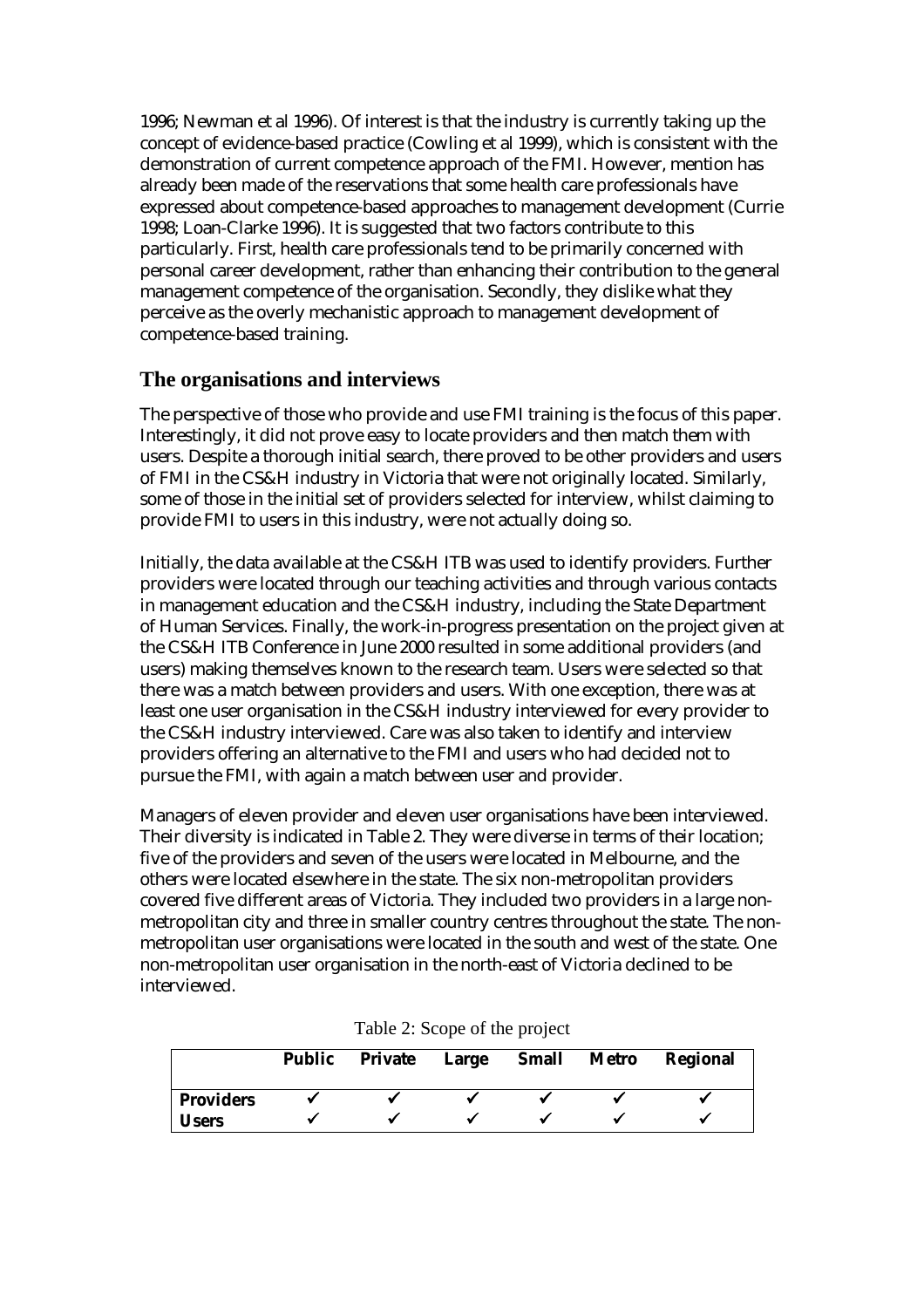Both public providers and private registered training organisations (RTOs) were involved. Overall, there were six public providers and five private RTOs, of which two and four respectively were located outside Melbourne. All of the six public providers were TAFE colleges. Of the five private RTOs, two were in adult and community education (together with other activities); one was a major metropolitan provider of management training which operated throughout Australia; one was a community-based organisation in a major non-metropolitan centre; and one was providing FMI for a particular organisation in the CS&H industry. Some of the public providers were using profile hours for FMI, others were using fee-for-service through their commercial arm, while there were cases where both approaches were employed. Some TAFE Institutes were providing frontline management training through their social and community services departments, whilst others were providing it through their business studies departments. User organisations included public and private, including religious-based organisations.

The organisations varied greatly in size. There were some large providers. One (private) organisation stated that they were running 44 FMI programs in the first half of the year. Another (public) provider stated that they were running about 30 FMI courses a year at present, with 'hundreds of participants'. Those interviewed were generally sensitive about precise student numbers, costing and other matters that were seen as commercial-in-confidence. Other providers, especially those in the country, were much smaller. For example, one provider in a country centre was providing FMI training for two groups in outside organisations within the community services and health industry, with ten and six participants respectively. Another country provider had 30 FMI students during 2000, including eight from the CS&H industry. Similarly, user organisations included: large metropolitan hospital networks; specialist hospitals; large and small disability service organisations in both metropolitan and country locations; community service organisations; and discrete units of larger organisations. These are indicated in Table 3.

| <b>Type of service</b> | <b>Provider</b><br>organisation<br>interviewed | <b>User organisation</b><br>interviewed |
|------------------------|------------------------------------------------|-----------------------------------------|
| Paramedical            |                                                |                                         |
| Nursing service        |                                                |                                         |
| Teaching hospital      |                                                |                                         |
| Specialist hospital    |                                                |                                         |
| Welfare agency         |                                                |                                         |
| Disability services    |                                                |                                         |
| Aged care              |                                                |                                         |
| Child care             | ×                                              | ×                                       |

**Table 3:** Type of community and health service included in study

Some providers were undertaking FMI training primarily for themselves. Nine of the providers, of which six were public providers and three were private RTOs, were focused on providing FMI for external organisations. Two providers were providing FMI training programs internally, as part of the development of their own frontline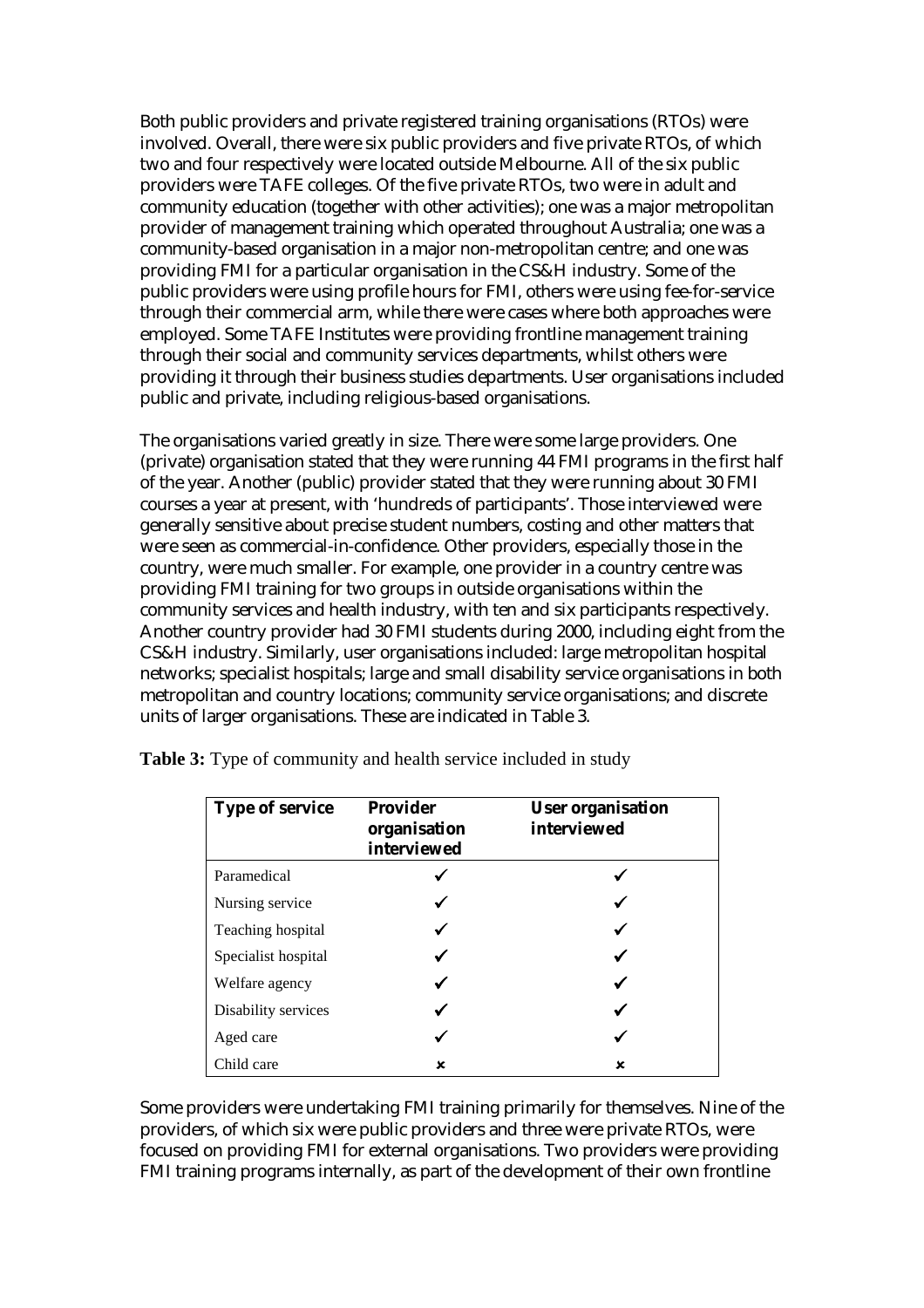managers, with the intention of providing it at some time in the future to external organisations, including organisations in the CS&H industry. One of these was a large CS&H organisation which had registered as an RTO primarily to provide FMI to its own staff. A third of all the FMI providers had used FMI initially for the management development of their own staff and then proceeded to offer it to external organisations. As one provider put it: 'After the experience of providing FMI training to our own staff we feel we have a product to offer'. These FMI providers were generally smaller organisations and tended to be located outside Melbourne.

## **The interviews**

All of the interviews were conducted face-to-face, with the exception of one provider in a remote location in country Victoria who was interviewed by telephone. Prior to the interviews managers were contacted in writing to request their agreement to participate. Included with the initial letter was a plain language statement setting out the purpose of the research and a consent form to be signed by participants, in accordance with the approval granted by the Human Ethics Research Committee of the University of Melbourne. Interviews lasted between three-quarters of an hour and an hour. All interviews were taped and the transcripts, after typing, were checked against the tape for accuracy.

The interview was conducted by reference to a semi-structured interview schedule. Most interviews followed a similar pattern, although there was some variation to cover the diverse situations of different organisations and exploration of particular points of interest that arose. Additional written material was sought from organisations, although relatively little was provided. The interview was structured around four main areas of interest:

- 1. What FMI programs was the provider offering for the CS&H industry in Victoria, or what FMI program was the organisation undertaking, and what was their current experience of FMI?
- 2. What were the reasons for providing (or not providing) FMI training for the CS&H industry, or why did they undertake (or not undertake) FMI training?
- 3. What did the person being interviewed see as the main strengths and weaknesses of the current provision of frontline management training for the CS&H industry in Victoria?
- 4. In what ways, if any, would they change the provision of FMI training in the light of their experience?

# **Findings from the interviews**

## **Variation of the FMI programs**

There were considerable variations in the FMI programs provided and undertaken by the organisations. There were also some differences among participants, with the majority having chosen to participate in the frontline management training, while a few had been instructed to go ('they were the ones who were most difficult to deal with'). However, there were two broad models anchoring each end of a range of provision.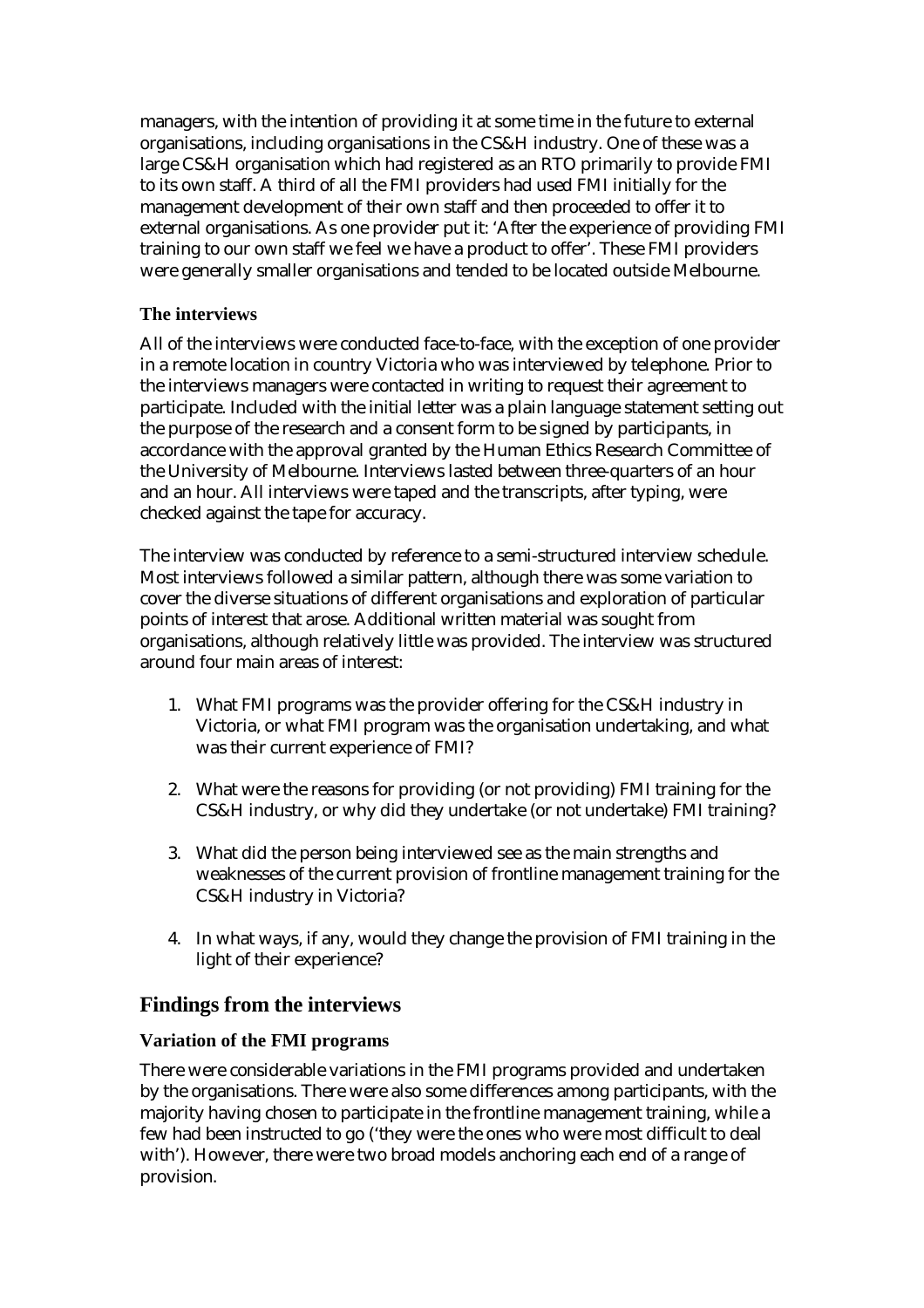In the first model, FMI was essentially viewed by the providers as being conceptually similar to programs of management development which they had provided previously. The program was quite formal in its mode of delivery, including 'lectures' (user terminology), and in one case a two-day, live-in session at the beginning of the program. In this model, regular workshops were held for participants approximately once a month for most of the year, but varying with the level of the FMI program being offered (which ranged from AQF4 to AQF5). The workshops were 'off-the-job', with work time allocated by the user organisation.

There were work-based projects, generally of a very applied and practical nature, to be undertaken by participants between the workshops. Reading, application of principles identified in the workshops and a heavy element of contextualisation were all involved. Stress was placed on the role of mentors and/or coaches. Considerable emphasis was also given to assessment. The provider assumed responsibility, not just for the assessment of an appropriate process, but also for assessing that the specific competencies had been attained and were being applied by the participants in their workplace. As one provider commented:

> The whole point is along the lines of you actually are achieving competence, so you might need to go back until you achieve competence and giving them something to work towards. - You've got that opportunity to go back into your workplace and work until you achieve that competency.

There was a focus on the perceived quality of the process and that the participants should see it as a quality program. As one user commented 'While we value people we want to see a quality course given', and

> generally you see, after the two day live-in program - there's the 'Oh my God, look at the amount of work' because - once they get into it and start looking at the quality of the information that they're getting and its relevance to the [organisation] - they're very task oriented people.

There was a close partnership between the FMI provider, the participants and their organisation throughout the training program. This model of FMI provision was the one adopted by the largest public and private providers. It was the one undertaken by the large organisations and with people who had higher levels of formal educational qualifications. In these instances there tended to be a good strategic fit between provider and user organisations.

The second model placed more reliance on workplace assessment and the identification of gaps in experience or management competencies. There was less emphasis on workshops, on management theory and on assessment by the provider of management competency levels achieved by participants. There was a greater relative emphasis on the proper process for assessments and a greater reliance on the industry partner for the assessment. This model could work well in certain circumstances, and it may be the only model in which particular enterprises would participate. 'The main advantages are reason to do it, because it's not like their going back to school', and 'I think the more informal way, certainly in FMI is important. They need to learn as fun'.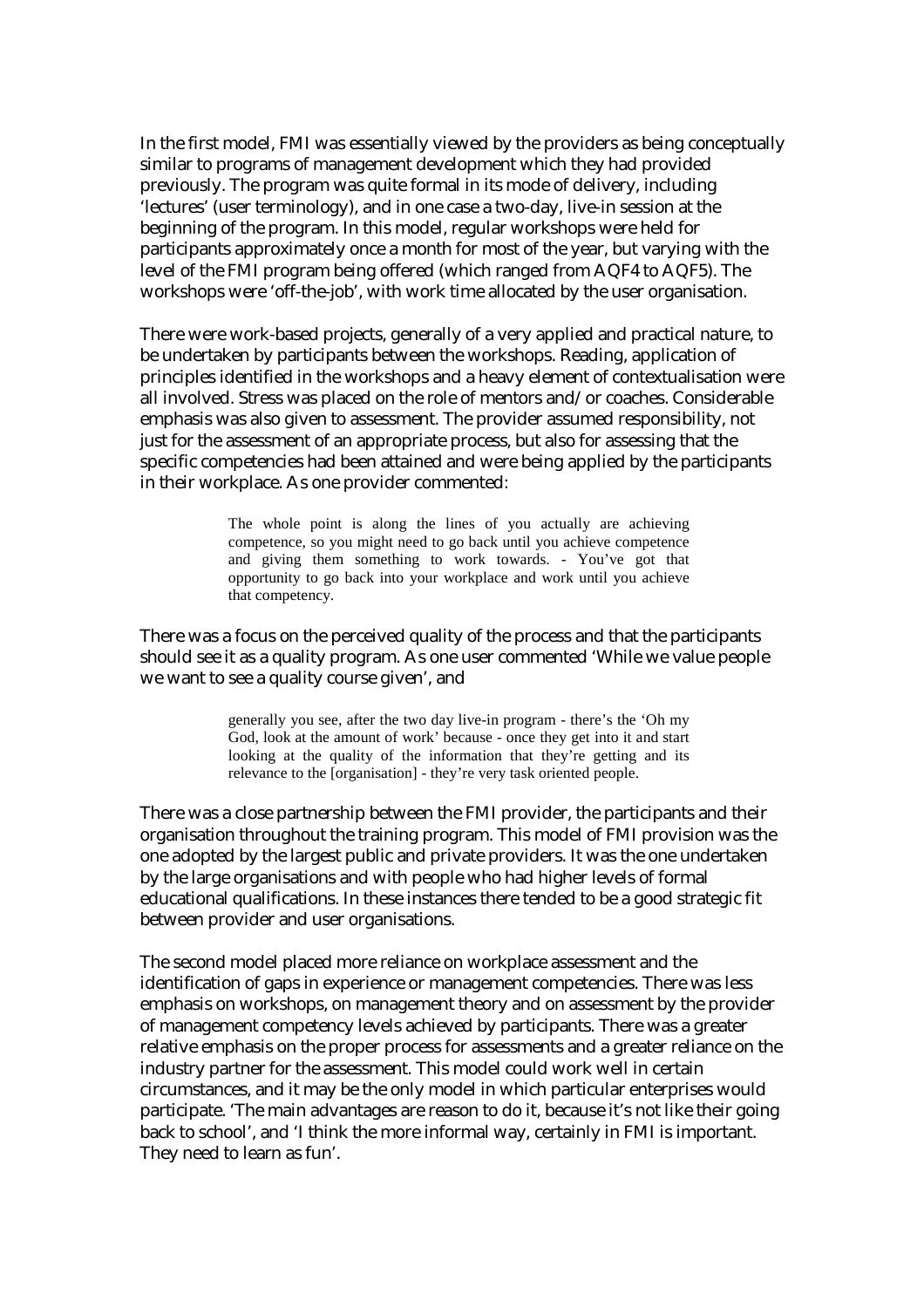Both users and providers stressed externalities associated with the learning, such as increased confidence and sense of self-worth, and that the participants had no formal qualifications. 'Most of them have no qualifications whatsoever. Most of them are housewives. Most of them also work part time only'. It was argued in the interviews that this approach is better able to accommodate the realities of work pressures in the modern workplace, and permits short term adjustment to other organisational priorities when necessary. In a number of cases where the provider adopted this approach, assessor training was an important part of the FMI program.

Where gaps in competencies were identified for a participant, and sometimes this was due to the nature of the participant's work role in the organisation, an effort was frequently made to incorporate particular development opportunities or relevant project work –

> I've actually got a copy of one of the projects that has been finished for one of the supervisors who is a particularly bad communicator. Her project was on communication. (manager of a user organisation)

Where organisations face new challenges, are seeking to operate in improved ways, and believe that FMI training can assist them in pursuing their objectives more effectively, it was argued in the interviews that this approach can raise industry interest and generate continuing commitment from both the organisation and the participants. However, it was less clear what mechanisms would operate to identify promptly any problems that might arise and how they might be adequately addressed. Some respondents expressed particular concern in this regard – 'Well the danger is, because you're not running every candidate through the same examinations or assessment, it is very variable how they're going to be assessed' (manager in a user organisation). In general, both the providers and users who adopted this approach tended to perceive the FMI as conceptually different from many earlier programs of management development, believing that learning was strongly focused on processes and reflection within the workplace.

However, providers taking both approaches tended to agree that industry has a tendency to focus on training to meet short term needs. For example, one provider commented that 'time and again we actually have to cancel or postpone training sessions because there's been a sudden influx'. Another provider noted that 'there still tends to be a fairly strong culture of just responding to the immediate need'. In contrast, they saw the FMI as a strategic process which contributes to enhancement of the competencies of frontline managers in the longer term and which has the potential to influence the wider organisation in which they work.

Providers taking both approaches saw a need to educate industry about the differences between FMI training and many traditional management development activities. One provider commented that 'one of the things that worries me about what I have seen about some of the FMI information that's available, particularly on the internet, is that it's just another course. And its value is in effect that it's not'. Interestingly, while the FMI learning materials were generally found to be helpful, the interviews revealed that few of the providers were using them and few of the users were aware of their existence. Partly this was because the needs of participants in the FMI programs varied, as did the activities of the various organisations and their level of management sophistication. One small country provider organisation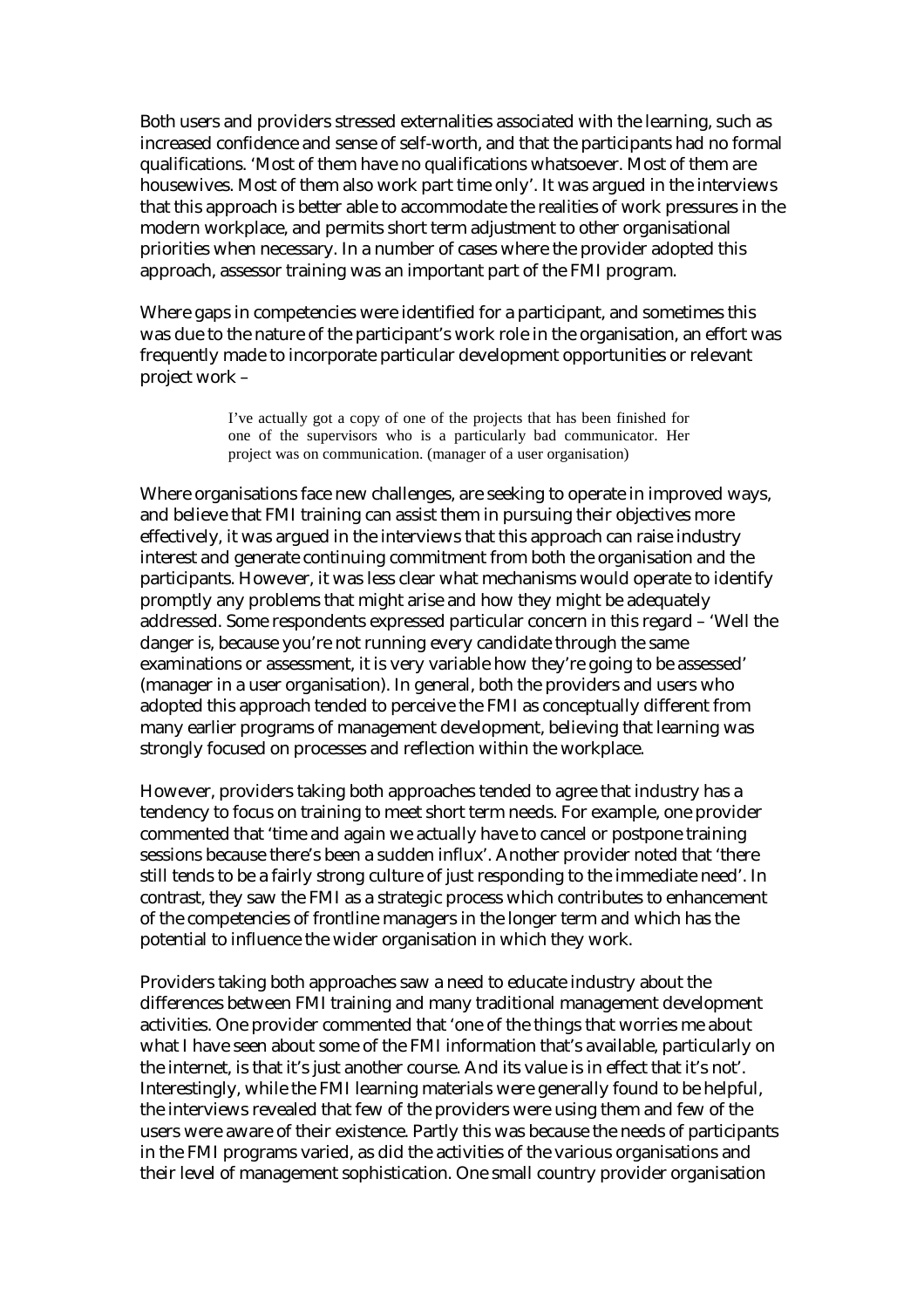commented 'We're glad the eleven books are there, it helps us as we go way beyond them'. One large private provider said: 'We don't use the Prentice Hall books. We are glad they are out there in the market, but we have developed our own material'.

Issues were raised in three related areas. The first regards the level of general management theory required for FMI participants, especially for those primarily undertaking FMI in the workplace, in a specific organisation with a limited mission, or for providers coming from a management education focus. When the largest public provider was asked how much of the eleven Prentice Hall modules they actually used in their FMI programs, the response was: 'I don't think we use them a lot ... We think it was a very good start ... And I know they have revised it ... But our facilitators would not be drawing on it very much, because to be honest we didn't find it very helpful'.

The second issue is the extensive contextualisation which occurred, so that the FMI was often the initial platform from which a management training program was developed, rather than the training program itself. Contextualisation has important benefits, but it presents difficulty for those whose work only involves a limited range of management competencies. There were particular issues here for some organisations (both large and small), for example where frontline managers did not require financial knowledge. As one manager of a large disability services organisation commented 'I mean most of the team leaders – they don't do the budget'.

Another comment concerned the particular characteristics and culture of organisations in the community services and health industry:

> A lot of people in human services don't see management and human services sitting well together. The whole two years they are here, sometimes they struggle with those concepts … they don't like the concept of management, because we're caring and sharing people, and management doesn't really sit well with our philosophy.

#### Another large public provider of FMI programs emphasised that they

adhered very much to the adult learning principles, which is that you need to look at the individual adult learner and to give them recognition and a process whereby you provide an individual development plan that is suited to their situation, their experience and their needs. And that links directly to their actual job.

Third, if participants move elsewhere, will they be able to demonstrate competency in the areas, perhaps rather different areas, required by the new organisation for frontline managers?

> Yes, ... the transferability of the skills. And that goes back to the assessment, in my opinion ... Now what we say is, that unless the person can demonstrate the 157 competencies on the job, we will not find them competent, no matter whether they've got an MBA or whatever they've got.

Other comments stressed the importance of current competency, rather than competency some time ago. A country respondent asked: 'if that person left and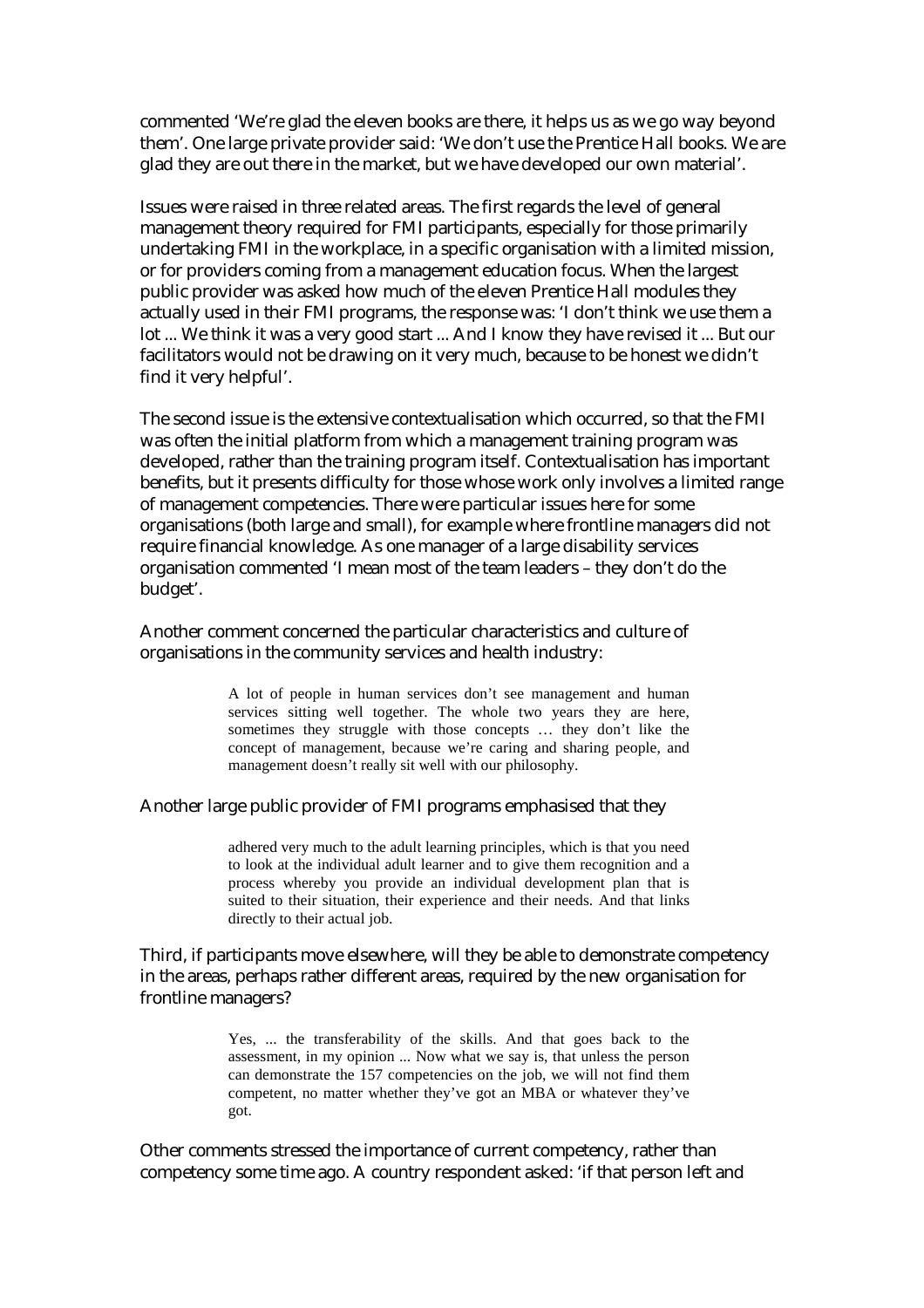went to another ... like, industry, would that company agree that they are competent?' There were differences among the users, however. Some felt that the learning would be transferable ('I think it's transportable and they'd be able to take it with them'), but others felt that this would be true only if the participant was moving to a similar position in a similar part of the industry or a similar type of organisation.

Only one of the providers was offering FMI at AQF level 3, AQF level 4 and Diploma level, and only one organisation was undertaking it at AQF level 3. Most organisations were involved with it at certificate IV or Diploma level.

### **Reasons for providing or undertaking FMI training**

The interviews suggested that there were two main pathways by which providers came to offer FMI training.

For the first pathway, they provided it as an extension of management education activities in which they had already been involved. For example, a TAFE college in regional Victoria had been providing management development programs for a major local business for a number of years. When the FMI materials became available, they incorporated them into their program. However, the college's 'mode and method of delivery had not really changed much'. A private provider in a nonmetropolitan city gave a similar response. They already provided management training, such as workplace leadership, their activities were growing and they 'added FMI to the existing suite of programs'. The largest provider of FMI training was a private RTO based in the metropolitan area and specialising in management education and development. They saw the opportunity to add FMI training to their existing suite of programs, such as certificates in workplace leadership and in workplace development. Similarly, two large metropolitan TAFE colleges commenced FMI programs following on their previous provision of management training to clients in a range of industries, including CS&H.

The second pathway arose from situations where organisations perceived a need for change and saw FMI as a part of the process for achieving it. They used FMI for their own staff development and organisational change processes, and once they had undertaken that process internally, they saw the opportunities to provide FMI training for frontline managers in other organisations. However, one organisation that had used FMI training very successfully for developing its own frontline managers has never offered it outside the organisation, but would consider doing so in the future. Given that it is early days with the development of the FMI and that it takes some time to move through the various stages, the practice may become more widespread.

User organisations emphasised that a major driver of the FMI, or similar management training being undertaken, was organisation change. 'We restructured the whole way we do things here - restructured the whole operations of the department and reduced operating costs by \$1 million', or

> The middle of last year [we] gathered at [country town], it's called the [country town] direction, but they actually stopped and really thought 'where are we going, what should we be doing' - so that at that stage [the organisation] was saying 'we need to have a big cultural change, we need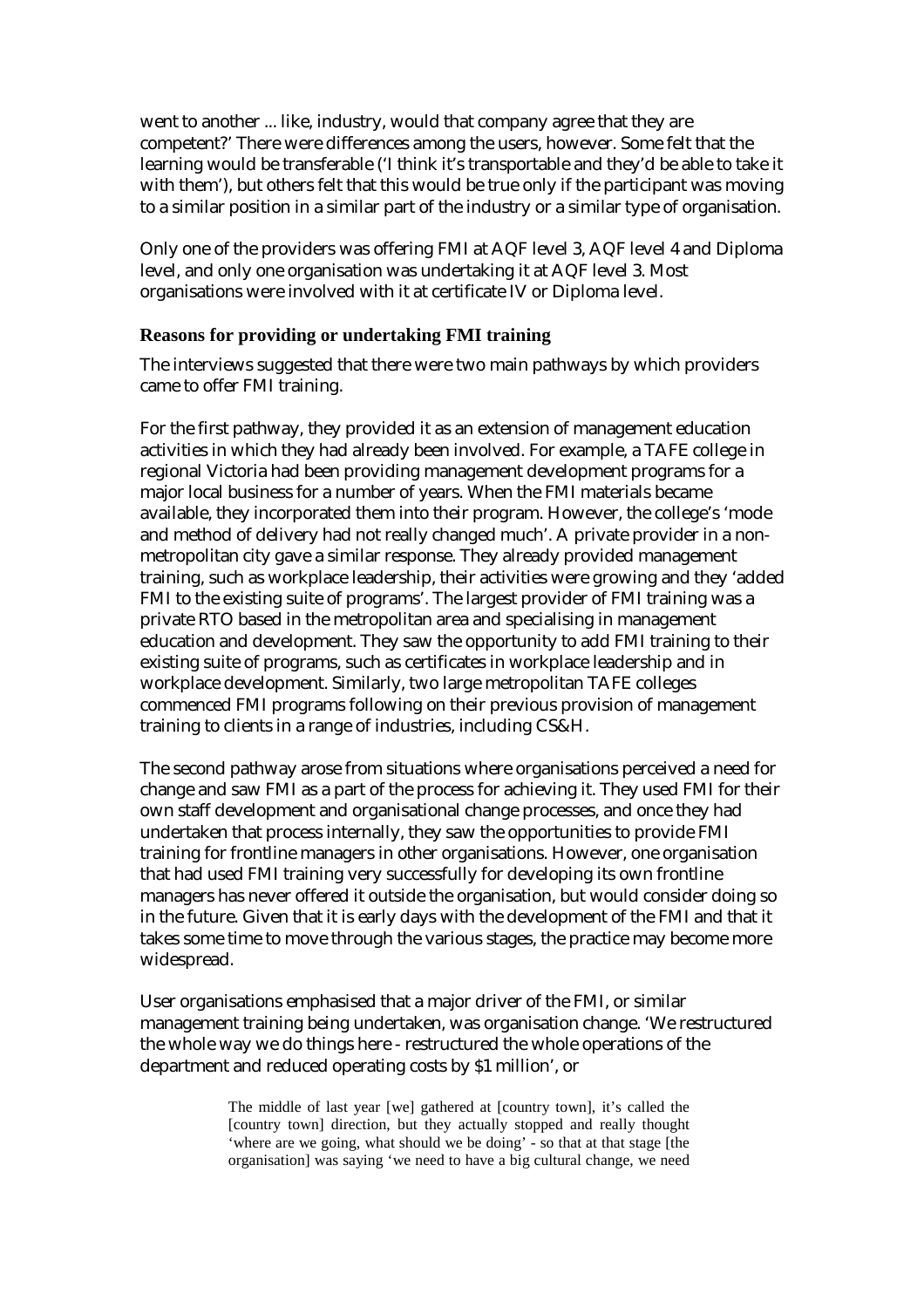to become a value organisation'', or 'Oh we've had three or four CEO changes over the last four years, it's been in uproar.

Yet again – 'We did a service review two years ago'; or 'rationalising our management structure here, new CEO'; or 'well we've been going through - what with being a public hospital, we were moving from the network system, the new health services, so there was all these sort of changes happening'.

Every user organisation cited major change occurring in the period from one to two years prior to their investigation of the FMI as an important driver for them to undertake frontline management training.

Providers commented that when they provide FMI it is often for organisations which 'are looking at change' and 'seeking new ways of working'. Typically there was a new CEO, the organisation had been extensively restructured, senior management was seeking to change the organisational culture and there was external pressure to review policies and practices. FMI training was viewed as a significant element in the change process. Thus, the change motivation could be derived from internal pressures on the provider or external pressures that influence potential clients to seek frontline management training.

But FMI also brings change and an interesting example was provided by a large organisation delivering services in the community services and health industry. They were using FMI extensively as part of wider organisational changes. The organisation is starting to incorporate the FMI competencies into position descriptions across the agency. The position descriptions are being moved from task descriptions to a greater emphasis on competencies. The FMI has provided, for the first time in the organisation, a framework for putting nurses and non-nurses together in relation to the consideration of management competencies for individuals and the management development requirements of the organisation. The FMI training for frontline managers had linked into top management's strategic plans for the overall organisation. Senior management had become more aware of the need to identify core competencies and how to achieve them.

The enterprise argued that the FMI program had been valuable in making this connection more visible to staff throughout the organisation. Similarly, other organisations commented on changes resulting from the increased confidence of staff and their increased understanding of management. So a small country centre staffed by a volunteer board of management is faced with a FMI participant questioning the investment policy of the organisation. A hospital that has a hotel unit as part of its operations has had a participant develop a brochure for internal use on hotel operations in order to increase staffing flexibility. Several organisations pointed to increased inter-departmental communications and improved networks.

#### **Strengths**

In general, the FMI was supported as a useful development by the organisations who were interviewed. The largest public provider commented that 'I think they have got it basically right'; and the largest private provider stated that 'I probably wouldn't want much changed'. The providers noted four particular strengths.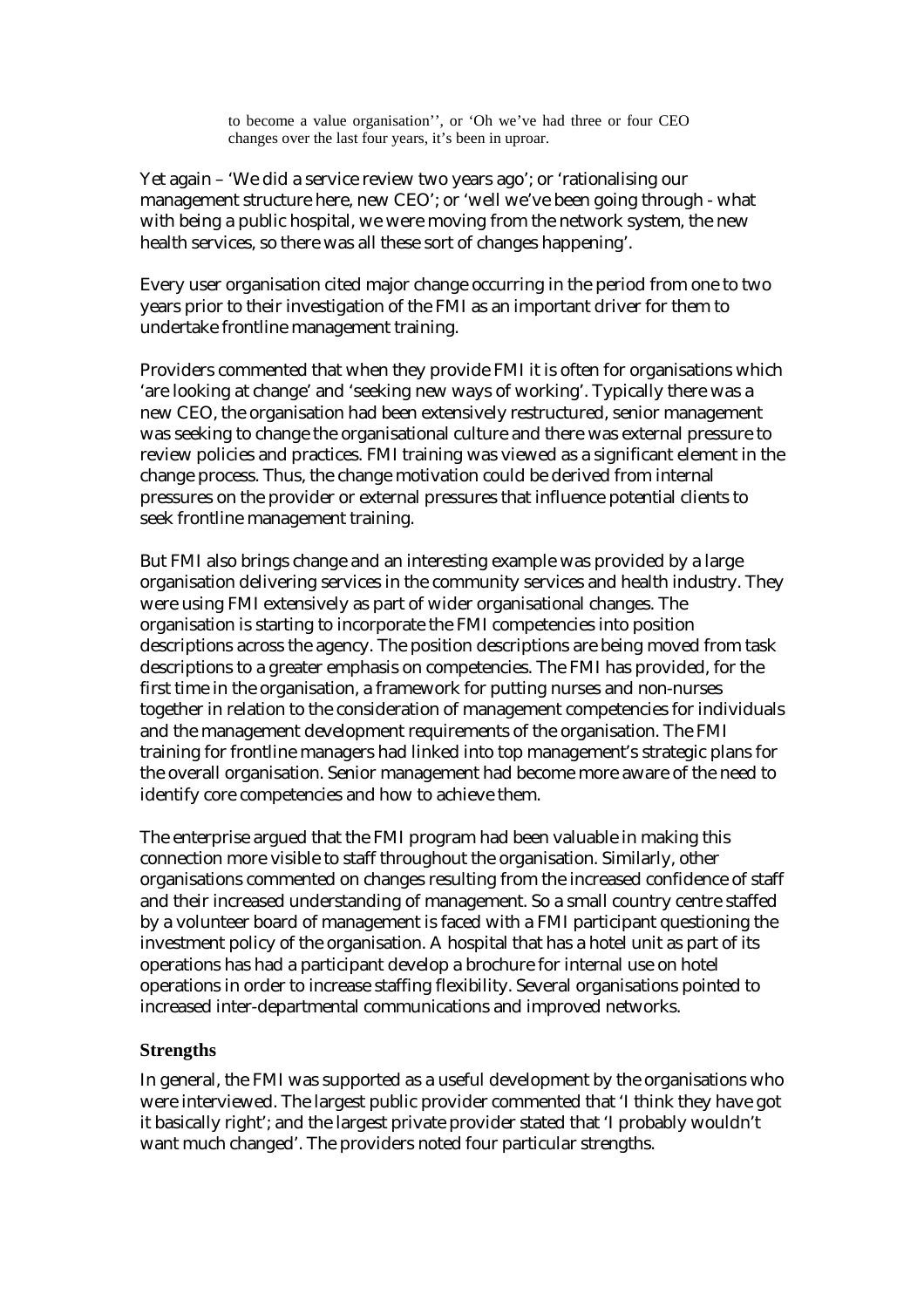### *The flexible and industry-focused nature of the FMI*

As the largest public provider of FMI programs said: 'Its strength is it is industry driven and client focussed. Client responsive'. And the largest private provider of FMI said that 'it encourages partnerships with industry' and emphasises the importance of 'talking to the client'. A large community services and health organisation in Melbourne argued that the FMI program it was running internally was proving good for frontline managers - good for their workplace relations with more senior staff; beneficial for organisational procedures; and good for longer term organisational development.

Another provider, this time a TAFE college in a non-metropolitan area, stressed the value of the FMI in providing additional opportunities for learning on the job by frontline managers. Similar comments were also made in the interviews with most of the users, even if the strengths had not always been realised in their programs. So one user organisation that had experienced many problems with the FMI saw the strength as 'because the FMI is so competency based - we could steer it through the committee and - we had some control over it'. The flexibility was often a decision to use a particular supplier – 'the management group interviewed three and thought that [provider] was more flexible'. Another organisation, not using the FMI, saw 'the advantages that are offered by the FMI are an emphasis on the recognition of current competencies'. This is linked with flexibility by many of the people interviewed, and with a workplace focus by others.

### *Strengthened assessment and contextualisation*

The FMI strengthened assessment and contextualisation compared to what was provided previously. One provider delivered the program in 'five individual ways for the five separate students'. (They noted that 'calling it a course is an aid to marketing'.) As one user noted, 'we've coordinated particular projects throughout the course, but we've tailored them to work situations'. Another user commented about a provider: 'Their attitude to tailoring the course – they were sort of, OK, we have these broad principles on frontline management and you tell us what you want to achieve as an industry. We want to learn about your industry and then we'll come to an agreement about what the course content should be' - and later when discussing the material supplied to the participants - 'there's information on anatomy and physiology and processes that relates exactly to what they do – the work books are tailored and they see words like - and it makes it very relevant'.

Generally the FMI modules were supplemented with other material, sometimes very extensively, as indicated in one case. The management educators particularly stressed the importance of incorporating management principles in the program; the need for reading, reflection and consideration of other circumstances; and interaction with other participants. These aspects can be included in an FMI program, but they were not included as much by some providers as others.

### *Formal qualification*

The FMI provided the opportunity for workplace competencies to be assessed and for a formal educational qualification to be obtained, where this had not previously been possible. This had both equity and efficiency implications. These improved opportunities were well-regarded by frontline managers themselves and by the senior managers in their organisation. As one senior manager in a hospital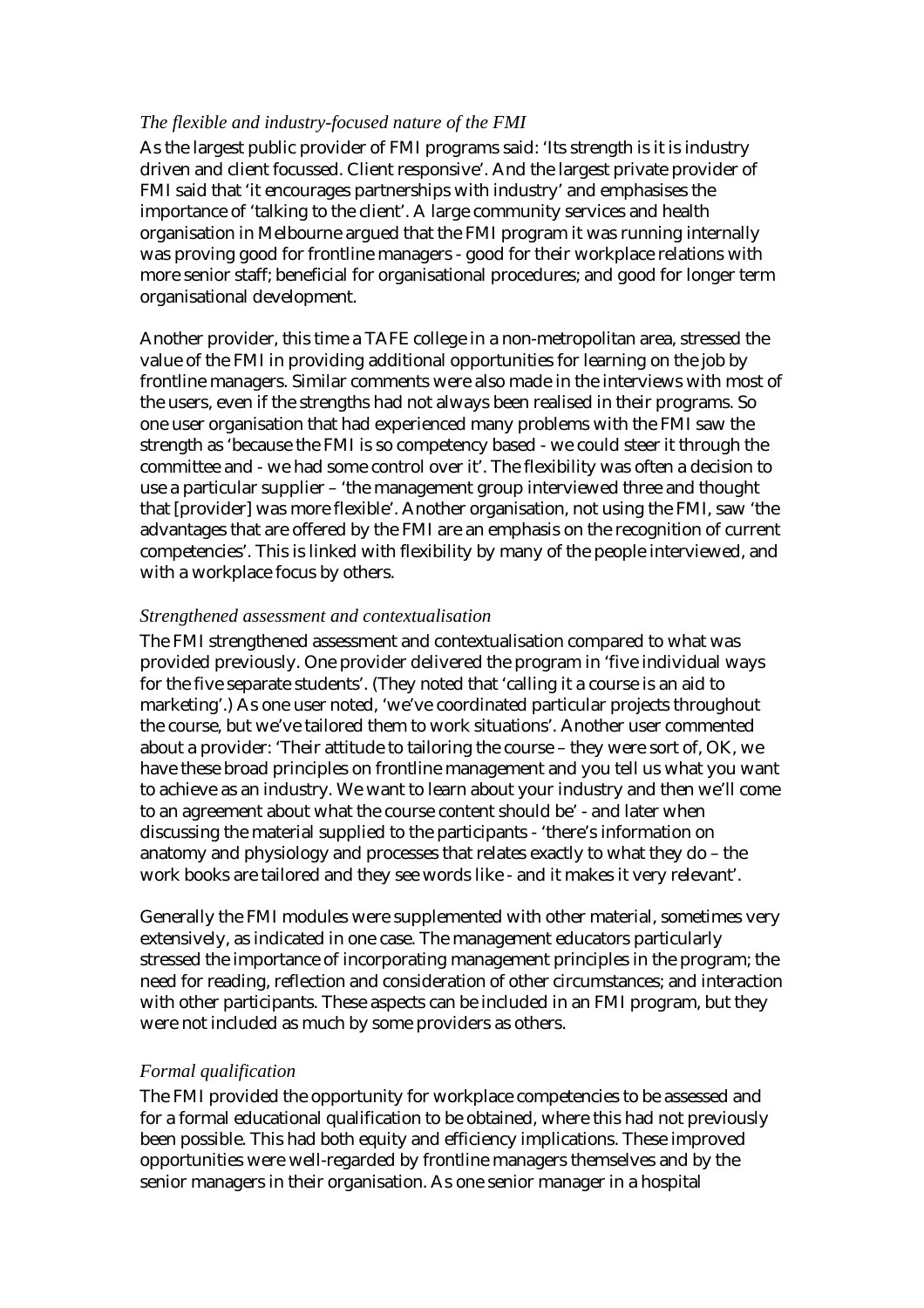commented about one participant 'this lady is a highly qualified person and what I did say to her, all you've got on your CV is nursing qualifications. Now at least you've got the opportunity to put something like that there'. Another commended the provider for 'holding a graduation ceremony here – it's a fairly big event'. One organisation noted that the FMI program had also provided the opportunity to improve the structure, delivery and outcomes of their in-service training. Recognition of competencies provides the basis for further education, training and articulation.

### *Contribution to wider objectives*

Finally, in a number of cases, those interviewed commented that the FMI program had contributed to wider objectives. For example, it had enabled participants to increase their levels of competence in particular areas, to become competent in additional areas and to improve their overall performance in the workplace. It had also provided participants with a sense of satisfaction and achievement. The FMI had, in some instances, resulted in improved mentoring and on-the-job support for participants and led to improvements in workplace relationships. Providers stressed the 'ongoing and continuing' impact of a successful FMI program:

> The FMI program is leading the organisation to examine its structure and operations. It has had a strategic flow-on, which was only partly expected at the beginning. FMI is identifying people who can give more to the organisation and who can develop further … - FMI can be much wider than just a course.

### *Weaknesses*

Although the eleven providers were generally supportive of the FMI developments, some weaknesses were also identified during the interviews. Many of the weaknesses identified by user organisations, however, were concerned with problems with delivery of the program. For example, one user organisation identified as a weakness the lack of training for mentors and coaches. It is evident that, where there was a good strategic fit between the provider and the user, organisations found it difficult to identify weaknesses with the FMI.

Questions also have to be asked about the appropriate match of the FMI to the participants, and the inappropriate use of the FMI as a general management development tool. As the manager of one organisation not using the FMI commented, when comparing the British MCI and the FMI:

> I mean, the usefulness, it seems to me of the British ones was because it also gives senior level, which they say is at the level where a person's reporting to the Board, which matches our directors' level. And the FMI sort of has a small set which are differentiated by degree through the levels of qualification, but don't necessarily clearly enough delineate what the essential competencies are for the senior people in the organisation.

Another hospital manager talked about senior staff in paramedical fields who are highly qualified, who have done management courses at the Mayfield centre (a training centre within the CS&H system in Victoria), yet who have been persuaded to do the FMI and are then critical of it.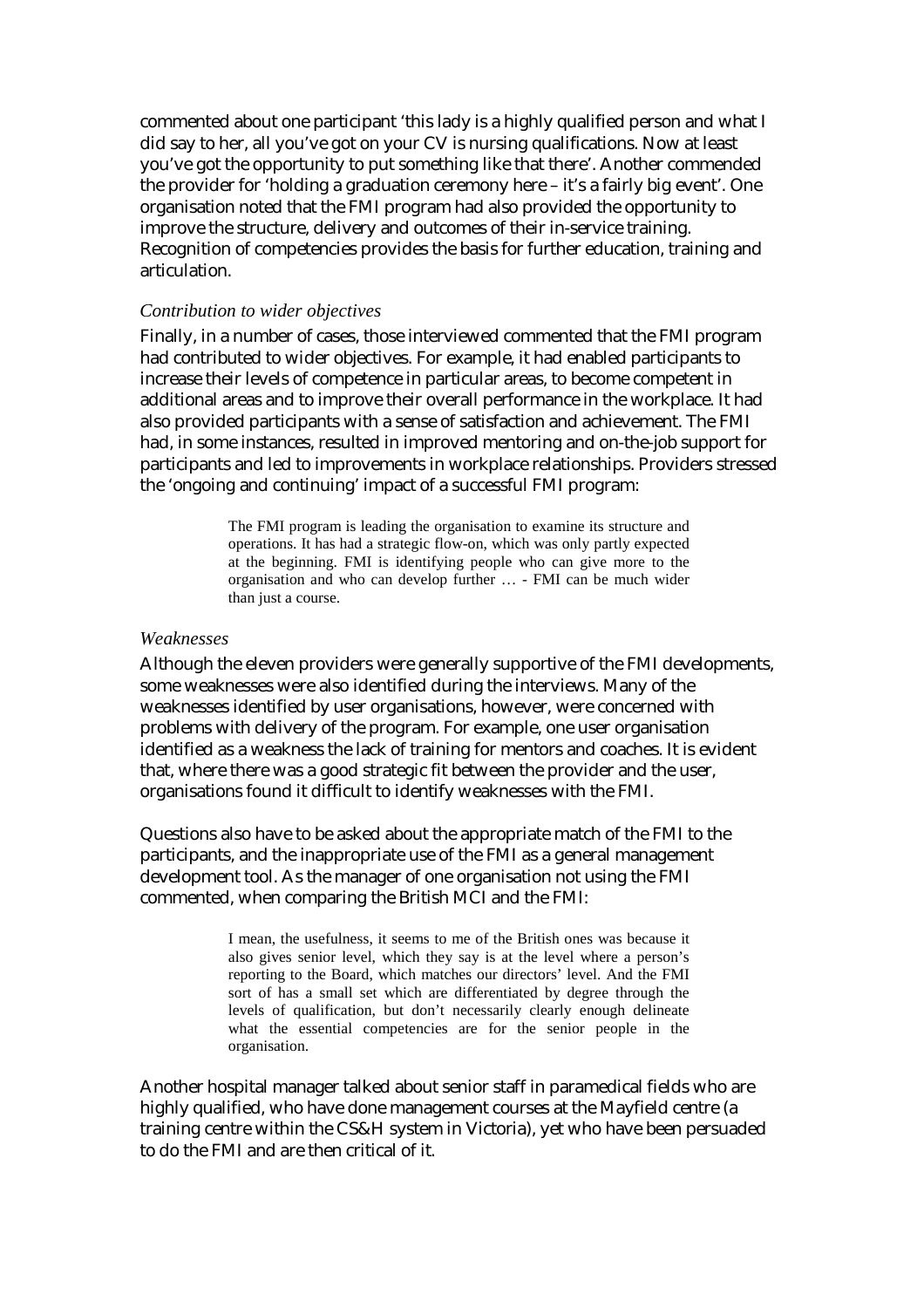### *Fears about quality*

Concern was expressed about: the extent of management theory and discussion of general principles in the FMI program; the degree of integration between context and overall principles which can occur; the limited time available for reading and reflection; and the extent to which some programs concentrate on the processes by which competencies are assessed, rather than attesting themselves to the competencies achieved and demonstration of their application in the workplace. These concerns were articulated primarily by providers who were management educators, but also by some user organisations. There was general agreement that the FMI can provide a high quality program of frontline management training, but some concerns were expressed about whether all of its variants necessarily do so. One non-metropolitan provider running FMI training for a range of industries, including community services and health, commented that the FMI program needs a reasonable length of time to be effective, but that 'some organisations may want to do it quicker'. Certainly, there was a wide variation in the time over which the program ran and the time commitment required of participants.

This mirrors more general concerns expressed by Schofield and Smith about the quality of traineeship programs in Queensland (Schofield 1999; Smith 1999). In her review of the quality and effectiveness of the apprenticeship and traineeship system in Victoria, Schofield noted a significant level of anxiety about the quality of training (Schofield 2000). She concluded that the combination of multiple modes of delivery, multiple training providers and multiple and very different workplaces is making it harder to manage, monitor and control what actually happens in all training for all apprentices and trainees across all sites. A number of users, as already discussed, were concerned that FMI training be seen as a quality program.

### *Concerns about assessment*

Both providers and users expressed concern about assessment. The largest public and the largest private provider of FMI emphasised that they took responsibility for assessment. However, in some cases the provider of the FMI training, while taking responsibility for ensuring the processes by which competencies were to be demonstrated were adequate, saw it as primarily the responsibility of the user organisation to assess participants. One user was particularly critical of variability in assessment; 'because one middle manager passed on her first assessment - I mean because most of us have been through uni, - it seems you don't have to do much to get a diploma'. Later in the same interview she comments 'they seem to expect a lot more [when assessing] from a person in this position than they do from a middle manager or house supervisor'.

Another interviewee stressed the importance of performance and standards among assessors. Reference was made to 'a large client - you always have a real dilemma in balancing the education outcomes with the client requirements'. A small private RTO in a country town asked for further guidance on the factors to take into account, and how to distinguish between FMI performance at level 3, level 4 and Diploma level. He said that the FMI 'allows a lot of room for interpretation. Assessors can go into it rather differently. It is much less clear cut than in, say, hospitality'.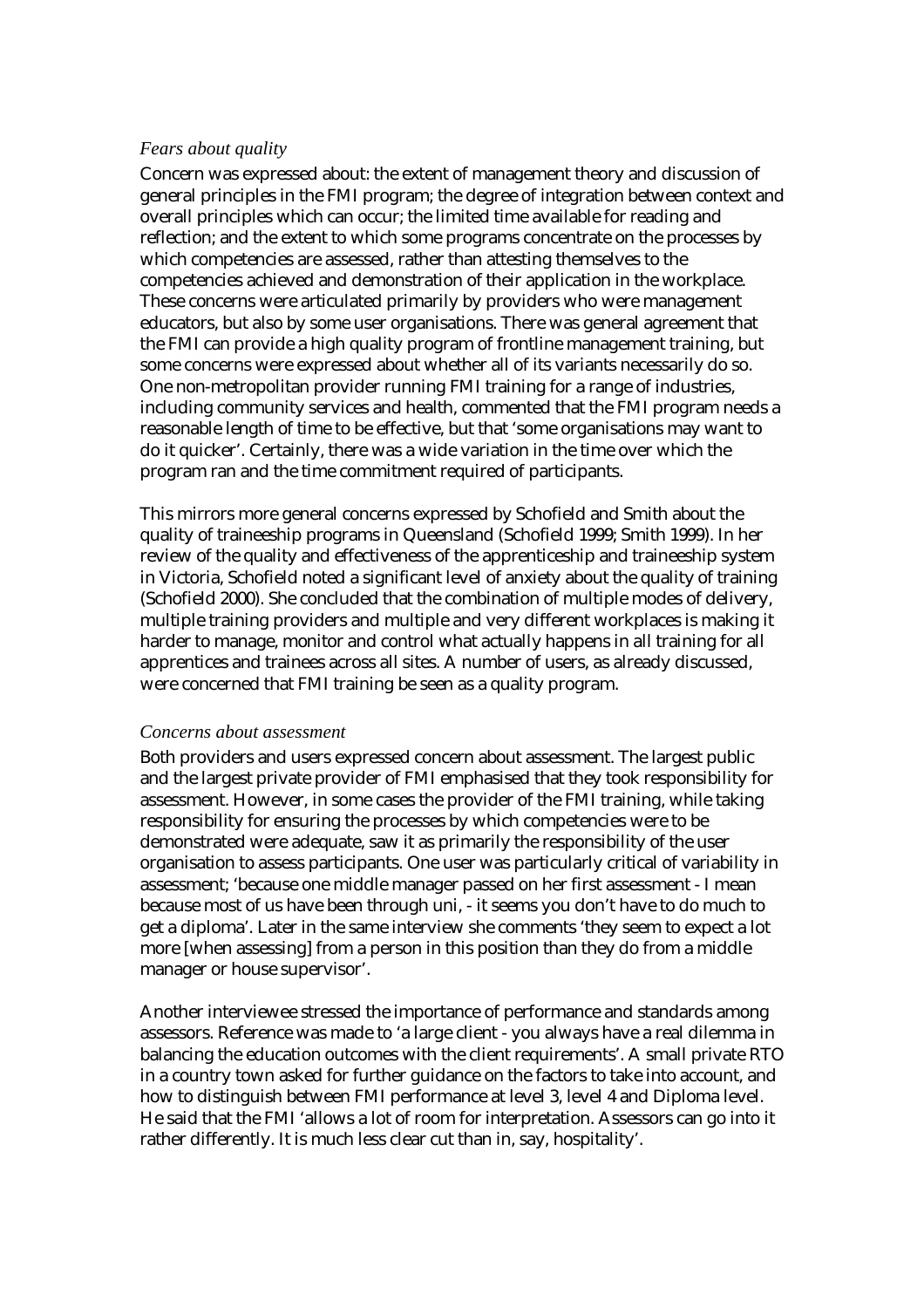#### *Lack of interaction between participants in some cases*

In some cases there was little interaction between participants. There were very few cases of FMI programs in which CS&H participants from more than one organisation were involved. Only one instance emerged where the FMI program of the provider enrolled participants from the CS&H industry and also from another industry. Many other interviewees, both providers and users, thought it would be a positive experience. Only in four large organisations were there people from differing backgrounds undertaking the program together. The other FMI programs in community services and health enrolled participants from one organisation and generally from the same work speciality. Yet where greater interaction did occur it was seen to be positive:

> [The participants] reflect from each other in terms of what happens in one work environment may not happen in the other, and the experience gained by listening and learning and interacting - it does prompt and bring discussion out in other people that may not occur if they work from the one workplace.

The interaction between participants also reflected the style of the program. In the less formal programs where everything was done at an individual level - 'five FMI programs for five participants', as one provider described it - there was little discussion between participants, as they rarely met as a group.

#### *Costs of the program*

The FMI is an expensive program to implement properly in an industry where cost is a major concern. The largest public provider stated bluntly that the full FMI program cannot be delivered properly at the profile rate. One (public) provider commented that

> in fact I have personally directed a number of [profile] hours into the community services area which wasn't necessarily ... which wasn't actually in my business interest to do so, but because I felt I had a commitment to do so. ... What I do is cross-subsidise community services by giving them all the material I've developed in my fee-for-service area.

The private providers, of course, sought to charge enough to cover their costs of providing the FMI; and some public providers had decided not to fund FMI for the CS&H industry through profile, but through their commercial arm (which limited business from the CS&H industry). Whilst for many providers the costs charged to the user were 'commercial in confidence', it seems that there is at least a three-fold variation in costs charged by various providers. There were also variations in what was offered in the program. For example, some providers included costs of training mentors, whereas in other programs it was additional. Consequently, a number of users had FMI programs in which there had been no assistance given to mentors.

#### *Contextualisation and transferability*

The providers generally supplemented the FMI modules and used the package of materials as a platform for frontline management training rather than as a fully selfcontained program. A large public provider of FMI programs stated that they do not use the FMI modules much, although they recommend that their clients obtain them.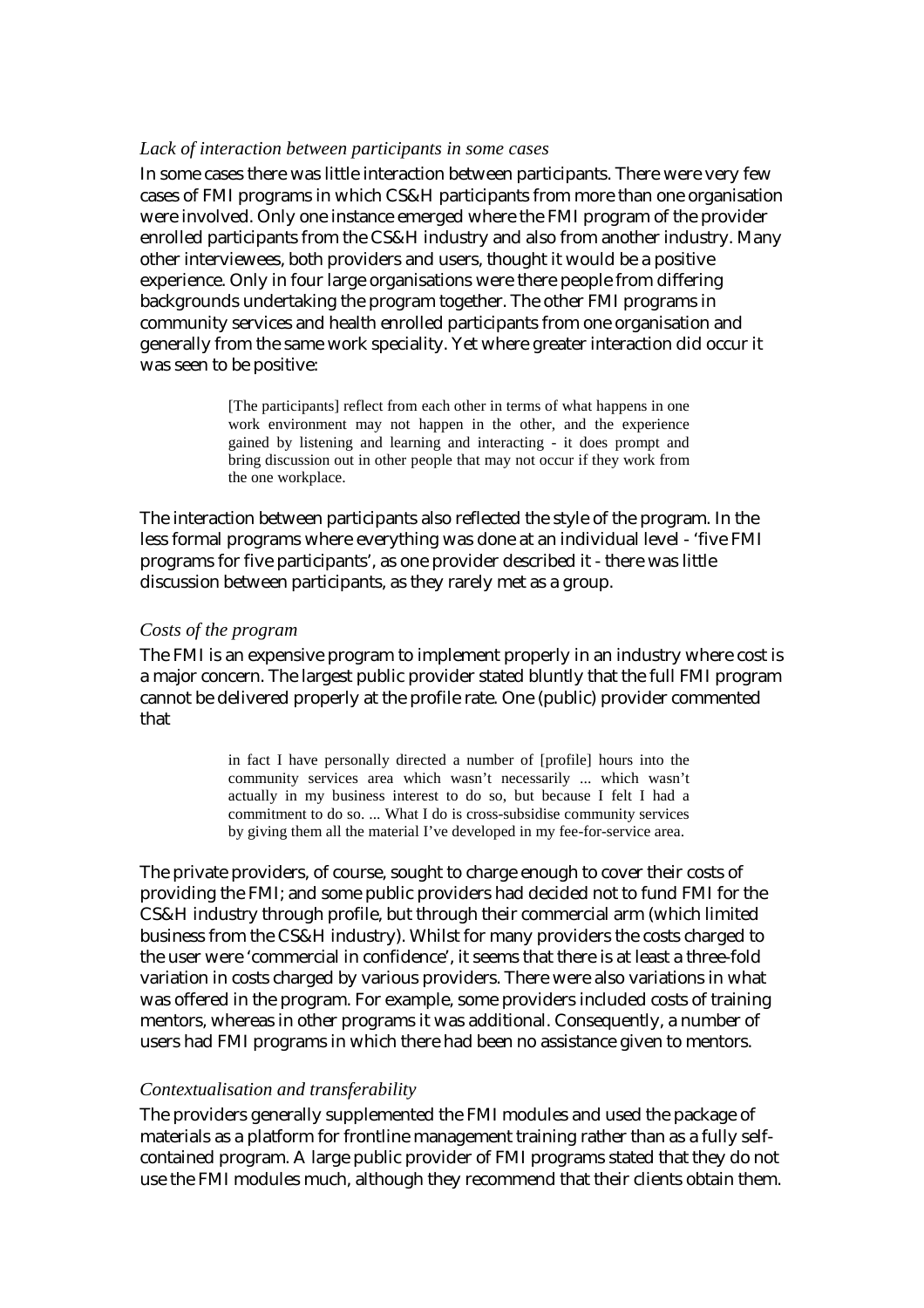Another provider in a non-metropolitan city commented that 'they're useful tools those Prentice Hall books, but I don't think you really learn much from just going through them'. A large community services and health organisation in Melbourne ran into difficulties with its first FMI program in 1999 and changed its approach for 2000. It still used the FMI material, but has 'brought in quite a lot of additional material', including more theoretical elements and a greater focus on underlying principles. It has also brought in a consultant in the area of management development, who works with the organisation in delivering the FMI to its frontline managers.

Another private provider in a large non-metropolitan city stated that 'the FMI needed to be moulded, over two years, to really fit our needs'. Another organisation that had evaluated the FMI and decided against using it commented: 'it's generic, the FMI. Unless it was changed so that it's more specific – and I mean [organisation's name and function] is pretty, you know, specialised, its pretty specific'. Another organisation not yet using the FMI expressed concern about this aspect: 'the reason we're going down that path instead of the FMI was because of the view that the mechanistic process of the FMI framework would require a fair bit of tailoring to our sector and I wasn't prepared for us to go down that path because the resources weren't ever going to be available'. Whilst some providers are successfully tailoring the FMI to the needs of the industry and individual clients, clearly there are concerns regarding the extent of contextualisation needed for this industry.

The extent of contextualisation also raises questions about the transferability of the training to other contexts. The training manager in a large community service organisation expressed this concern with reference to the language used in the FMI not being the language used in the CS&H industry. The language in the FMI materials was seen as 'very much about manufacturing, but we were aware that we didn't want to cause the program to be altered to such an extent that we would actually impede people's ability to take that training into another industry'. Others felt that the training would be transferable, but only if the person moved to a similar context.

# **Misfit and match**

Whilst all the providers sought to match their FMI provision to the users, there was not a good strategic fit between provider and user organisations in all cases. Clearly there was in the instance where the provider and the user were the same organisation. This was also the situation of: the organisation not using FMI and their provider; between two of the organisations using a very formal FMI provision and their providers; and between one organisation and provider of an informal FMI program. Some reasons for the misfit can be seen to be due to provider behaviour, whilst others seem integral to the FMI itself and raise questions regarding the appropriateness of the FMI in its present form for this industry

## **Intimate knowledge of the terrain by the provider**

As mentioned in the introduction, the concept of 'fit' is borrowed from the strategy literature and can be likened to an intimate knowledge of the terrain, rather than having a map. It is clear that where a misfit occurs, a significant component is due to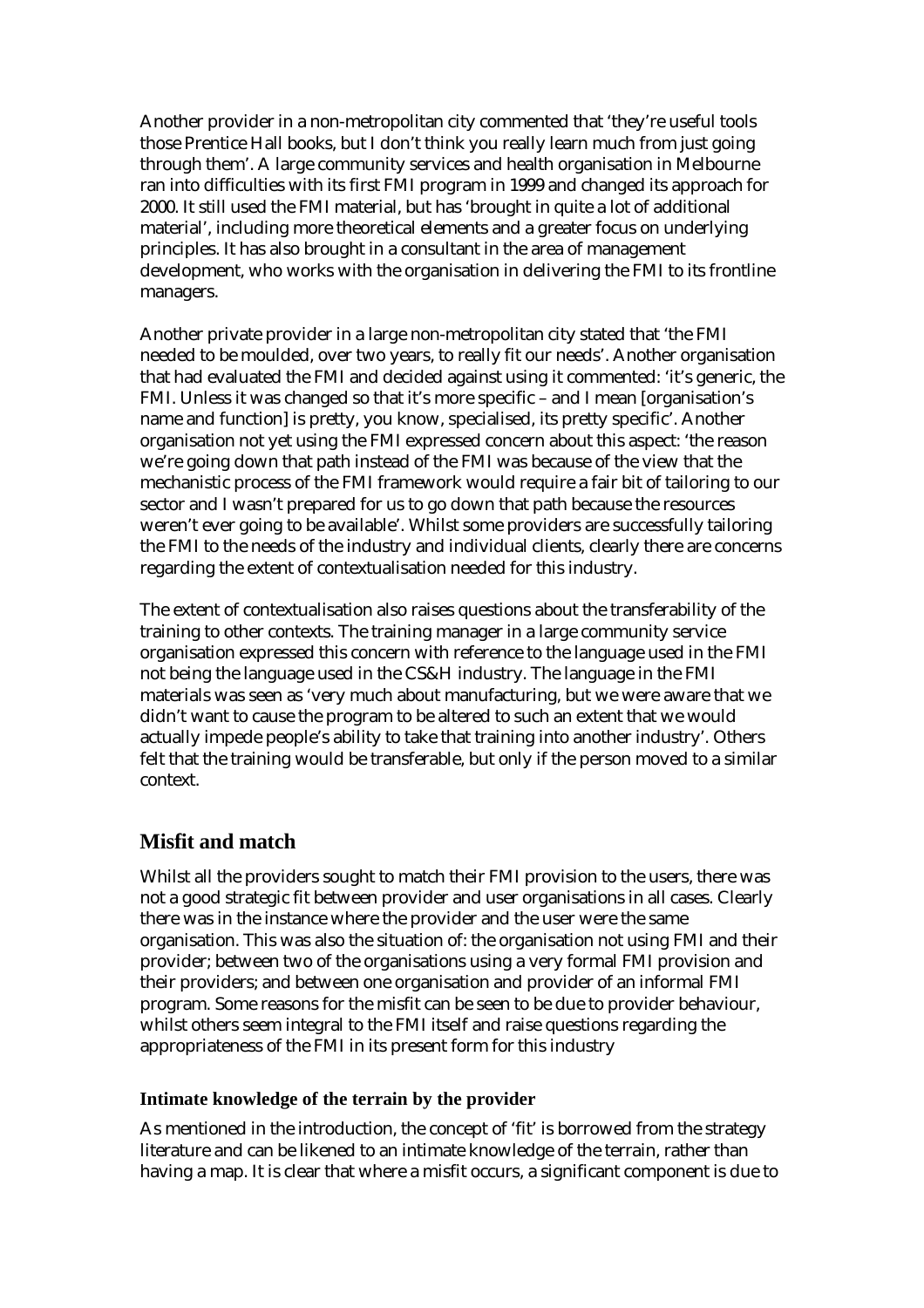the provider not having an intimate knowledge of the terrain of the CS&H industry and the particular organisation to which they are providing the FMI training. There are comments such as this from a hospital manager.

> Really they need briefing on how hospitals function - they [participants] find all of a sudden the date's been changed - appointment times have been changed. And [organisation] still doesn't appreciate that that shouldn't be the case. The [organisation] person turned up in the middle of the ward round and said 'I'm waiting to see you'. You can't do that.

This of course contrasts with 'and they did some extensive study on the background of [the organisation], it's operational needs, its infrastructure and particularly the roles of management and the frontline manager within the industry', or 'he [the program director provided by the provider] really got into our organisation and had a look at the culture –'. In the situations where there was a good strategic fit, the provider organisation had not only committed a person to liaise closely with the user organisation, but had provided adequate time for that person to intimately get to know the industry and that organisation.

### **Mentoring and coaching**

In the situation where there was a good fit, training of the mentors and coaches was part of the program and part of the up-front cost. Where there was a misfit and organisations discovered that either there was no support for mentors and coaches or there was an extra cost involved, then there were difficulties. The training manager of a large community service organisation complained:

> We were led to believe when we first negotiated with [provider] that there would be training available for mentors and coaches. But subsequently we found that that's not a part of the process, unless we wished to put them through another course - That's been a very big problem - 3 months into the course and a workshop for coaches was held where the [provider] staff tried to go through the role of coaches and mentors and the coaches wouldn't let them - They feel that they've been cheated.

Or a comment from the manager of a specialist hospital: 'and they offered us to go do the mentors' training course, but I've backed out of that – I'd already invested \$25,000 so I wasn't going to pay another \$10,000'. The providers in question were also the ones who were not taking the trouble to understand the special features of the CS&H industry.

#### **Assessing**

In the situations where there was a good fit between provider and user, and the strategic purposes of the user organisation were being met through the FMI, no concerns were raised about assessment during the interviews with users. In the other organisations, assessment was a major concern. A CEO of a smaller disability services organisation commented on the assessment process: 'wander in here and say, 'hey have you done this?', tick, your halfway to a diploma'. Another CEO quoted a participant who had put 'responded to a request by the CEO for feedback'; 'as long as you put in some time then you are competent. It should be advertised as an assessment tool rather than a course where new information has been learned'.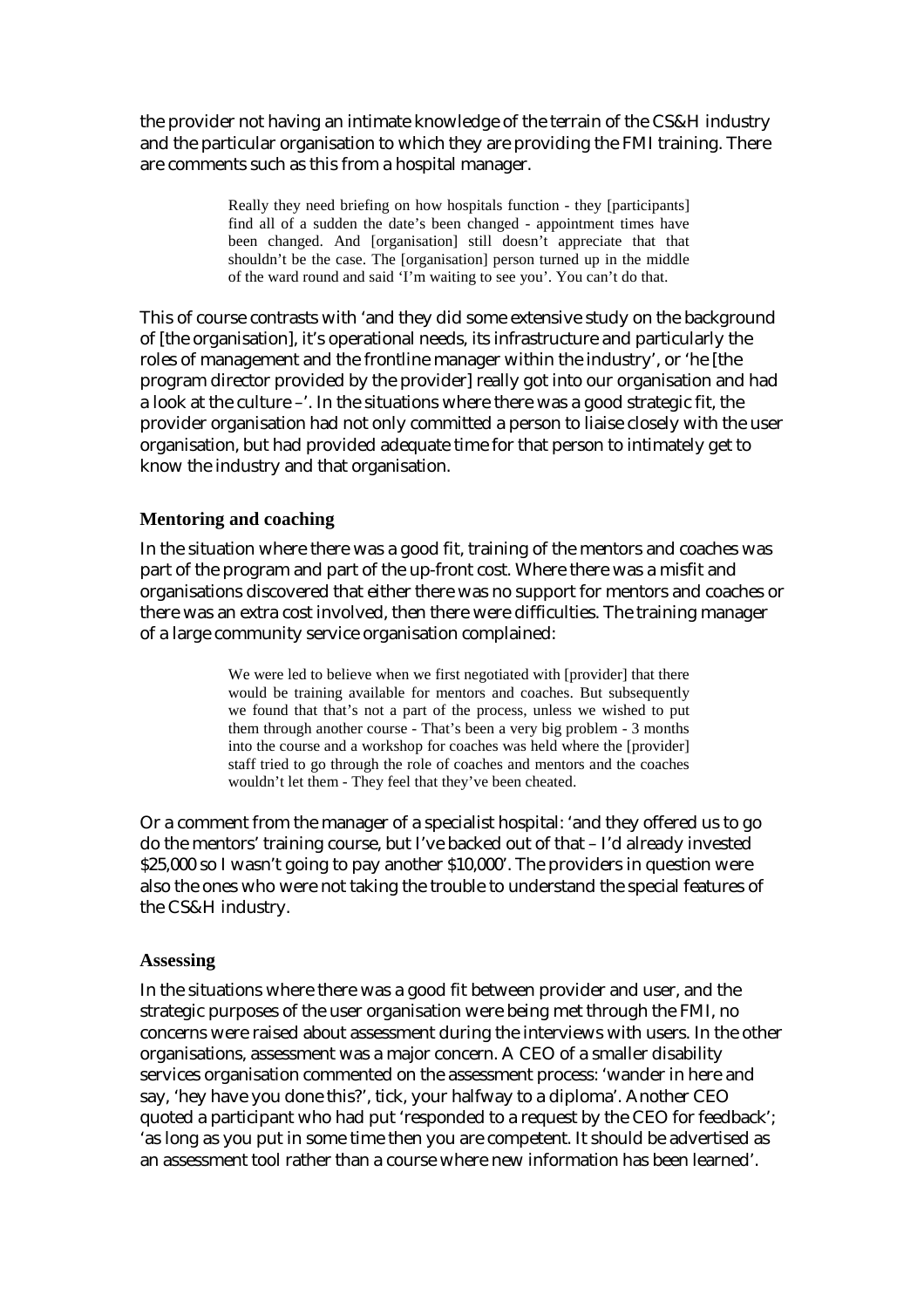Another training manager of a large disability services organisation expressed concerns about the demonstration of current competency: 'Some people really freaked out and they came with reams and reams and reams of evidence that they really didn't need. Some people put in that much [small amount indicated with hands] and passed. So - ?'. Others expressed concerns that this was a nationally accredited certificate, but the assessment seemed so variable. Several providers commented that the FMI material needed more guidance for assessors.

### **Mode of learning and qualifications**

It is clear that the FMI, in its original concept, meets the needs of sections of the community services and health industry - eg in those areas where staff have had little formal education and would not contemplate formal education processes. In those areas, when focused on demonstration of current competence and workplacebased, individual assessment, for the greater part the FMI appears to have been a positive experience for the participants, the organisation and the provider. It must be remembered, however, that these areas represent a relatively small proportion of the sector. The large groupings within the CS&H industry are characterised by staff with high entry level qualifications who are encultured into formal education processes. So, the human resources manager of a specialist hospital talked about 'lectures' in the FMI courses being run, and commented that:

> like if they go into the RPL situation of sort of you know the portfolio so a lot of them have sort of looked at that and thought, there's more work in trying to put that together. Better off just doing it as part of the assessment and saves us a lot of time.

Similarly, another successful program commenced with a live-in, two-day workshop and had a day per month off-the-job format: 'it mirrors very much what the guys are used to'. Whilst in another situation where there was a misfit: 'We really need to have that very clearly explained I think at the beginning - and that you aren't missing out on something, not having sat in the classroom for the full 40 hours'. The suggestion here is that there needs to be a match between the preferred learning style of the participants and the style of delivery for there to be a strategic fit; and that there appears to be a correlation between the extent of formal education among participants and the formality of the provision of the program.

### Is the CS&H industry different?

Central to the wider picture of the fit of the FMI to the industry is the question of the uniqueness of the CS&H industry. It is clear that the managers of provider organisations perceive the industry to be different. On the user side, the manager of a specialist unit in a regional hospital expressed this as a sense of responsibility to the community:

> as a corporate citizen, I think we need to do that as well. The hospital is going to be in [town] well and truly longer than I'm going to be here. So we need to develop the Department that way. Now private businesses don't think that way. They're thinking for immediate profits. So it's just finding that balance with funding and - I feel because I work for the hospital, it's my responsibility to do that. Yes. I've just put on apprentices because - . I don't want them, - but I feel we've got a responsibility to the community.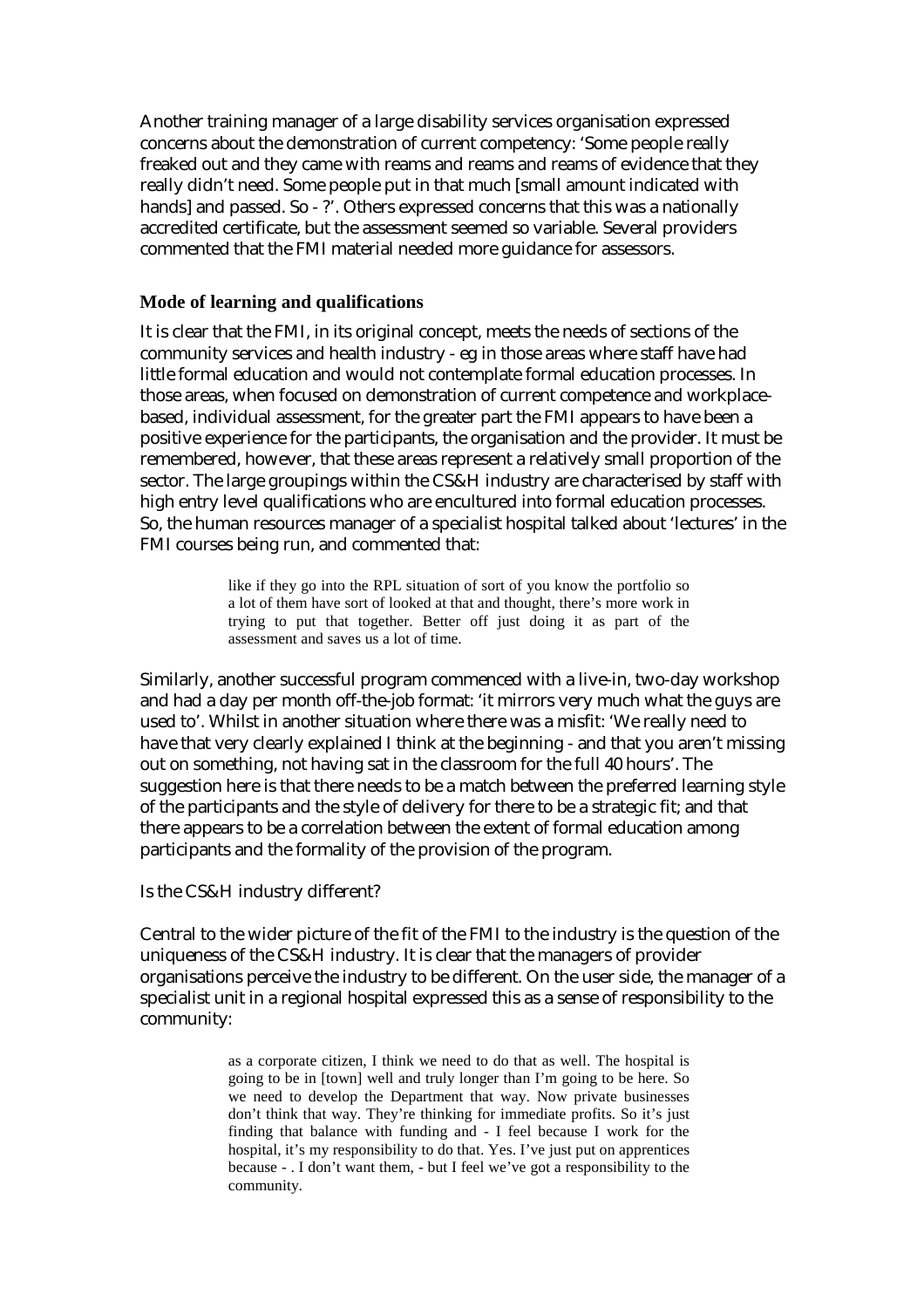Another respondent commented: 'we have to become a values organisation'. In another organisation run by a religious order, the training manager discussed the five-day induction program for new staff and noted that two days are spent on the culture and values of the religious order. Another training manager did not think that the CS&H industry is different from other industries with regard to management training, but 'the values and attitudes type stuff, that's absolutely critical', and 'having people who are involved, that humanistic caring about people attitude'. Others talk about the 'people' focus of the industry. These are values that need to be embodied into the delivery of the FMI if there is not to be a misfit in this particular industry.

# **Concluding comments**

The interviews with the eleven providers and eleven users of FMI training to participants in the community services and health industry in Victoria raised a range of interesting issues.

The training for frontline managers was varied. It met or didn't meet a variety of requirements in enterprises. There was a spectrum of types of FMI programs offered, with a good fit being seen at both ends of the spectrum: the very formal and the very informal training methodology. The significant differences between the FMI programs that were provided reflected important differences between both the providers, including their ability to have an intimate knowledge of the CS&H industry, and also the organisation to which they delivered the FMI program. The differences reflected the providers' ability to contextualise the FMI to the client and the varied needs of the clients.

The FMI program was industry driven as intended, and this can be a major strength of the approach. However, it was not apparent what safety net exists to prevent a deterioration in quality training and outcomes where the approach does not work so well. Concerns were expressed about the quality of some assessments and the portability of FMI qualifications. It is not clear that the FMI delivered by one organisation is the same qualification as that delivered by another organisation, at the same level. The FMI approach is demanding for both the training provider and the users.

The FMI training was frequently related to wider changes in the enterprise. All of the user organisations had undergone significant change in the previous two to four years and this was seen as an important driver for undertaking the FMI program. The interaction between change and FMI training appeared to operate in both directions. The changes in the broader environment acted to stimulate FMI training, while the FMI was part of the process of adjusting to change. The interaction could result in continuous improvement and a learning organisation.

Finally, there were aspects relating to the funding, costing and charging of these FMI programs which can affect what FMI programs are provided, the quality of the mentoring and coaching, the assessment processes, the quality of the programs, how they are organised and delivered, who provides them and who participates in them. These aspects can have significant implications for both efficiency and equity. The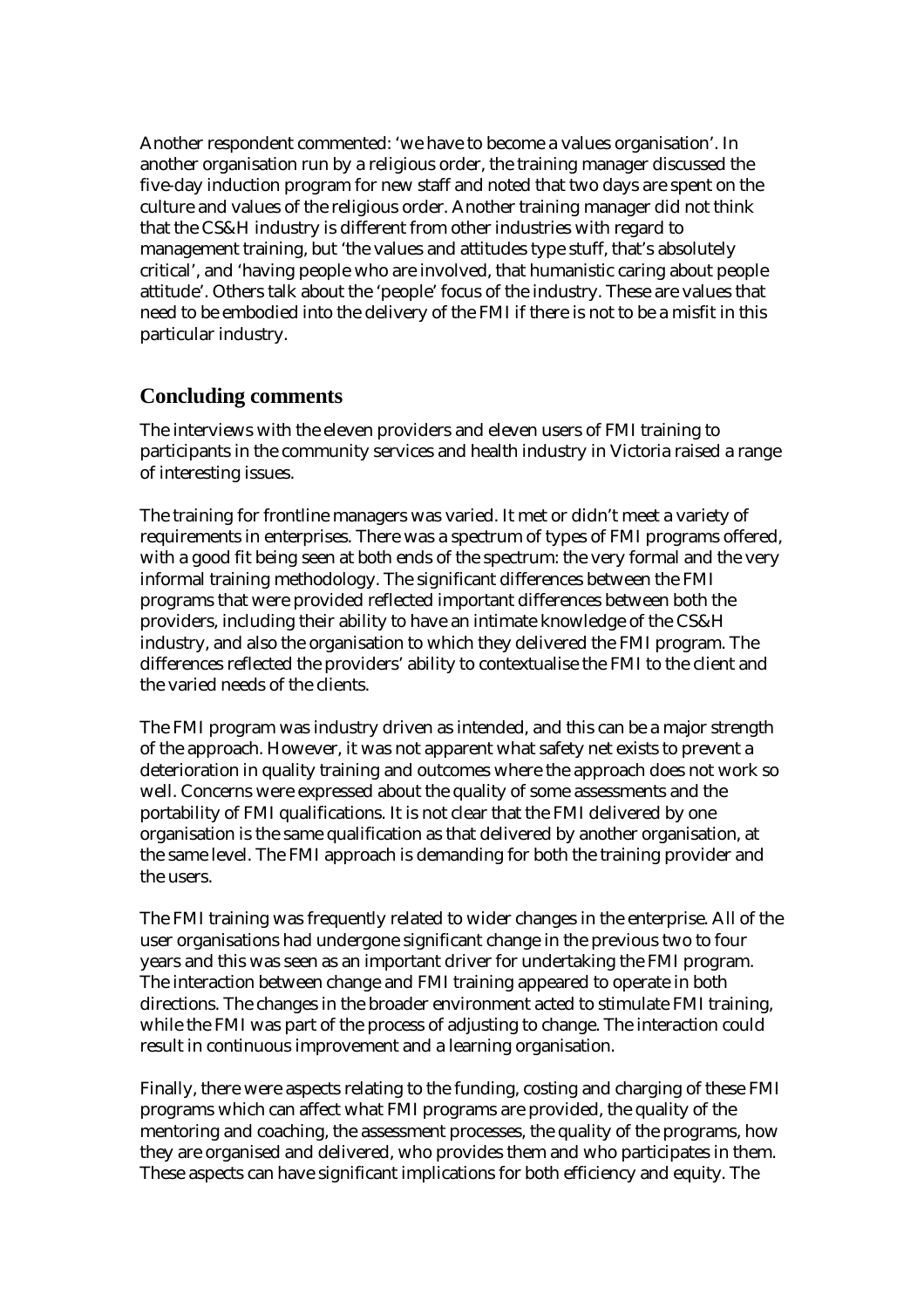evidence of this study suggests that these matters warrant further attention than they have received so far in the changing marketplace for VET training in Australia.

# **Notes**

- 1. The project has been funded by a grant from the Australian Research Council and is a joint project between the University of Melbourne, Monash University and the Community Services and Health Industry Training Board.
- 2. For example: Fayol defined the functions of management as being to Plan and Forecast, Organise, Coordinate, Command and Control; and Gulick defined the activities of management as being Planning, Organising Staff, Directing, Coordinating, Reporting and Budgeting.

# **References**

Australian Institute of Health and Welfare (1999a) Australian Institute of Health and Welfare, Health Expenditure Bulletin No 15: Australia's health services expenditure to 1997-98. Canberra: Australian Institute of Health and Welfare.

Australian Institute of Health and Welfare (1999b) Australian Institute of Health and Welfare, Welfare Services Expenditure Bulletin No 5. Canberra: Australian Institute of Health and Welfare.

Australian Institute of Health and Welfare (2000) Australian Institute of Health and Welfare, Health Expenditure Bulletin No 16. Canberra: Australian Institute of Health and Welfare.

Australian Nursing Council Incorporated (1998) ANCI National competency standards for the registered nurse and the enrolled nurse. Australian Nursing Council Incorporated. [http://wwwanciorgau/competencystandardshtm.](http://www.anci.org.au/competencystandards.htm)

Australian National Training Authority (1996) Generic management competency standards for frontline management. Brisbane: Australian National Training Authority.

Argyris C and Schön DA (1974) Theory in practice: increasing professional effectiveness. San Francisco: Jossey-Bass.

Australian National Training Authority (1998a) Frontline Management Initiative. Sydney: Prentice Hall Australia.

Australian National Training Authority (1998b) Frontline Management Initiative: Learning Guide Units 1 to 11. Sydney: Prentice Hall Australia.

Ballou R, Bowers D, Boyatzis RE, and Kolb DA (1999) Fellowship in lifelong learning: an executive development program for the advanced professionals. Journal of Management Education, vol 23, no 4, pp 338-354.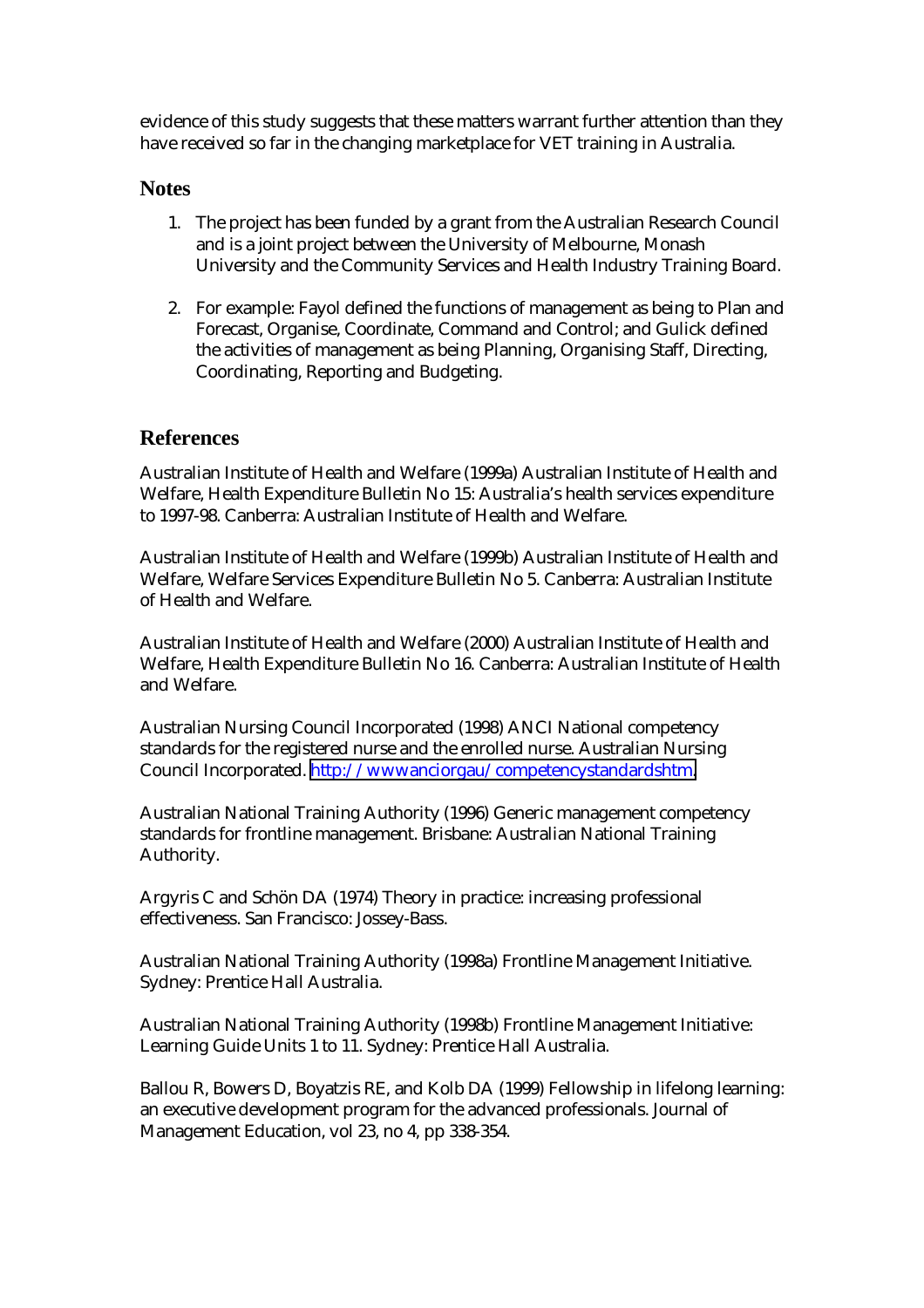Barnard DI (1938) The functions of the executive. Cambridge, Massachusetts: Harvard University Press.

Barratt-Pugh L (2000) In search of truths: pursuing the illusions of objectivity or mirroring the processes of learning? Paper given at the AVETRA Conference, Canberra, 23 March.

Bartol KM, Martin DC, Tein M and Matthews G (1998) Management: a Pacific Rim focus. Sydney: McGraw Hill.

Beckett D (1999) Past the guru and up the garden path: the new organics management learning. In D Boud, and J Garrick (eds) Understanding learning at work. London: Routledge.

Beckett D (2000) Making workplace learning explicit: an epistemology of practice for the whole person. Westminster Studies in Education.

Bigelow D (1998) The theoretical content of what we teach in the management classroom: needs and issues. Journal of Management Education, vol 22, no 6, pp 677- 681.

Boyatzis R (1982) cited in Currie (1998).

Carroll SJ and Gillen DA (1987) Are the classical management functions useful in describing management work. Academy of Management Review, vol 12, pp 38-51.

Clarke M (1999) Management development as a game of meaningless outcomes. Human Resource Management Journal, vol 9, no 2, pp 38 - 49.

Constable J and McCormick R (1987) A report for the BIM and the CBI into management training, education and development: BIM survey. Northants, UK: British Institute of Management.

Cowling A, Newman K and Leigh S (1999) Developing a competency based framework to support training in evidence based healthcare. International Journal of Health Care Quality Assurance, vol 12, no 4, pp 149-160.

Cunningham TT (1999) Developing physician leaders in today's hospitals. Frontiers in Health Services Management, 15, no 4, pp 42-44.

Currie G (1995) Learning theory and the design of training in a health authority. Health Manpower Planning, vol 21, no 2, pp 13-19.

Currie G (1998) Stakeholders views of management development as a cultural change process in the health service. International Journal of Public Sector Management, vol 11, no 1, pp 7-26.

Currie G and Darby R (1995) Competence based management development: rhetoric and reality. Journal of European Industrial Training, vol 19, no 5, pp 11-18.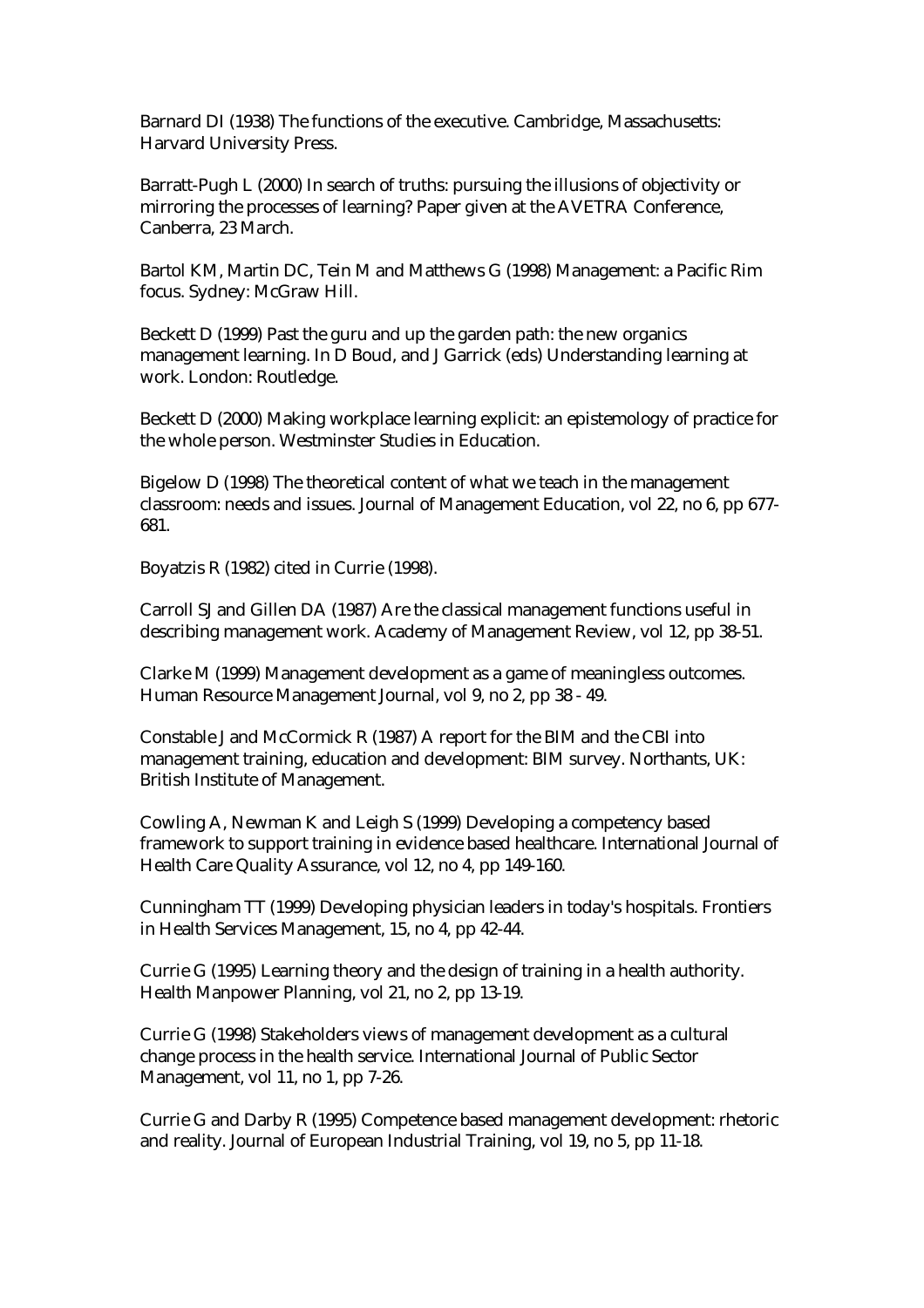Dailey N (1984) Adult learning and organisations. Training and Development Journal, vol 38, pp 66.

Drucker PF (1954) The practice of management. New York: Harper and Row.

DTZ Pieda Consulting (1998) Evaluation of the business benefits of management development. Research report no 66, Department of Education and Employment, Sudbury, Suffolk.

Dunphy D, Turner D and Crawford M (1997) Organisation learning as the creation of corporate competencies. Journal of Management Development, vol 16, no 4, pp 232- 244.

Ellerington K (1998) The Frontline Management Initiative, in different drums, one beat? In F Ferrier and D Anderson (eds) Economic and social goals in education and training. Leabrook, South Australia: National Centre for Vocational Research.

Evans J (1993) Assessing the MCI Standards. Personnel Management, vol 26, no 4, pp 53-55.

Fayol H (1916) Industrial and general management (translated from the French original by Constance Storrs 1949). London: Pitman.

Garavan TN, Barnicle B and OSuilleabhain F (1999) Management development: contemporary trends, issues and strategies. Journal of European Industrial Training, vol 23, no 4/5, pp 191-207.

Gulick L and Urwick L (eds) (1937) Papers on the science of administration. New York: Institute of Public Administration, pp 3-13.

Guthrie MB (1999) Challenges in developing physician leadership and management. Frontiers in Health Services Management, vol 15, no 4, pp 3-26.

Hager P and Beckett D (1998) What would lifelong education look like in a workplace setting? In P Jarvis, C Griffin and J Holford (eds) International perspectives on lifelong learning. London: Kogan Page.

Handy C et al (1987) The making of managers: a report on management education, training and development in the United States, West Germany, France, Japan and the UK. The Handy Report, National Economic Development Office, London.

Hayes J, Rose-Quirie A and Allison CW (2000) Senior managers perceptions of the competencies they require for effective performance: implications for training and development. Personnel Review, vol 29, no 1, pp 92-105.

Huberman M (1990) Linkages between researchers and practitioners: a qualitative study. American Educational Research Journal, vol 27, no 2, pp 363 - 391.

IPD, Institute for Personnel and Development (1993) MCI should consult more, say executives. Personnel Management, vol 25, no 7, p 52.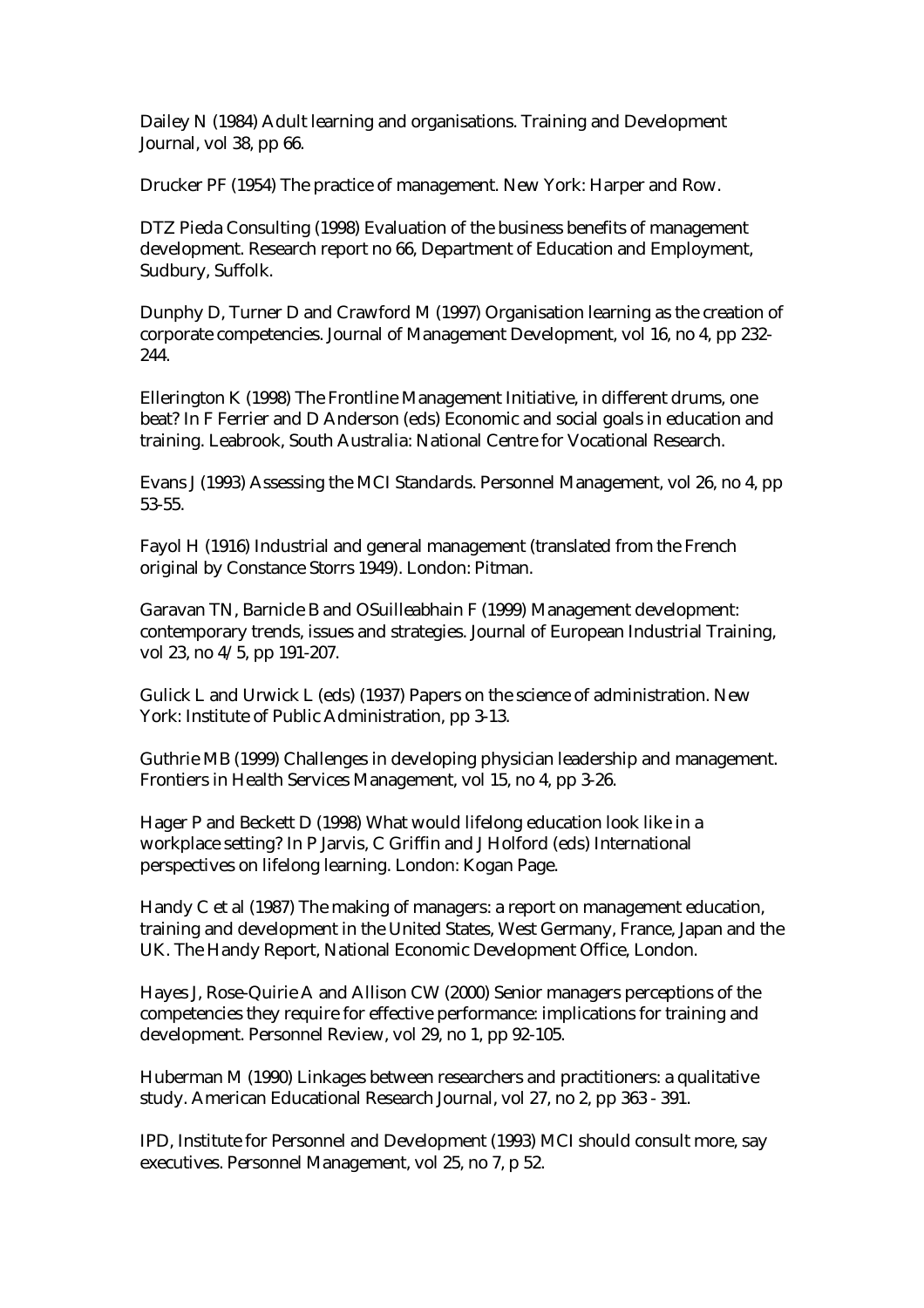Jacques E (1990) In praise of hierarchy. Harvard Business Review, January/February.

Johns J (1996) Trust: key to acculturation in corporatized health care environments. Nursing Administration Quarterly, vol 20, no 2, pp 13-25.

Jubb R and Robotham D (1997) Competencies in management development: challenging the myths. Journal of European Industrial Training, vol 21, no 5, pp 171- 175.

Karpin Report (1995) Industry taskforce on leadership and management skills. DS Karpin, Chair, Enterprising Nation. Canberra: Australian Government Publishing Service.

Kilcourse T (1994) Developing competent managers. Journal of European Industrial Training, vol 18, no 2.

Kim DH (1993) The link between individual and organizational learning. Sloan Management Review, vol 35, no 1, pp 37-50.

Kolb D (1984) Experiential learning. Englewood Cliffs, New Jersey: Prentice-Hall.

Kotter JP (1982a) The general managers. New York: The Free Press.

Kotter JP (1982b) What effective general managers really do. Harvard Business Review, November-December, pp 156-167.

Lester S (1994) Management standards: a critical approach. Competency 2, no 1, pp 28-31.

Loan-Clark J (1996) Health care professionals and management development. Journal of Management in Medicine, vol 10, no 6, pp 24-31.

Loan-Clarke J (1996) Management standards/NVQs and business benefits: the need for empirical evidence and an evaluation framework to provide it. Journal of Management, vol 15, no 4, pp 35-48.

MacFarlane B and Lomas L (1994) Competence-based management development and the needs of the learning organisation. Education and Training, vol 36, no 1, pp 29- 32.

Maclagan P (1992) Management development and business ethics: a view from the UK. Journal of Business Ethics, vol 11, no 4, pp 321-329.

Mahoney TA, Jerdee TH and Caroll SJ (1965) The jobs of management. Industrial Relations, vol 4, no 2, pp 102-107.

McGregor DM (1960) The human side of the enterprise. New York: McGraw Hill.

MCI (2000) Management Charter Initiative. http://[www.managementcharterintiative.org.au](http://www.managementcharterintiative.org.au/) (accessed 20/10/2000).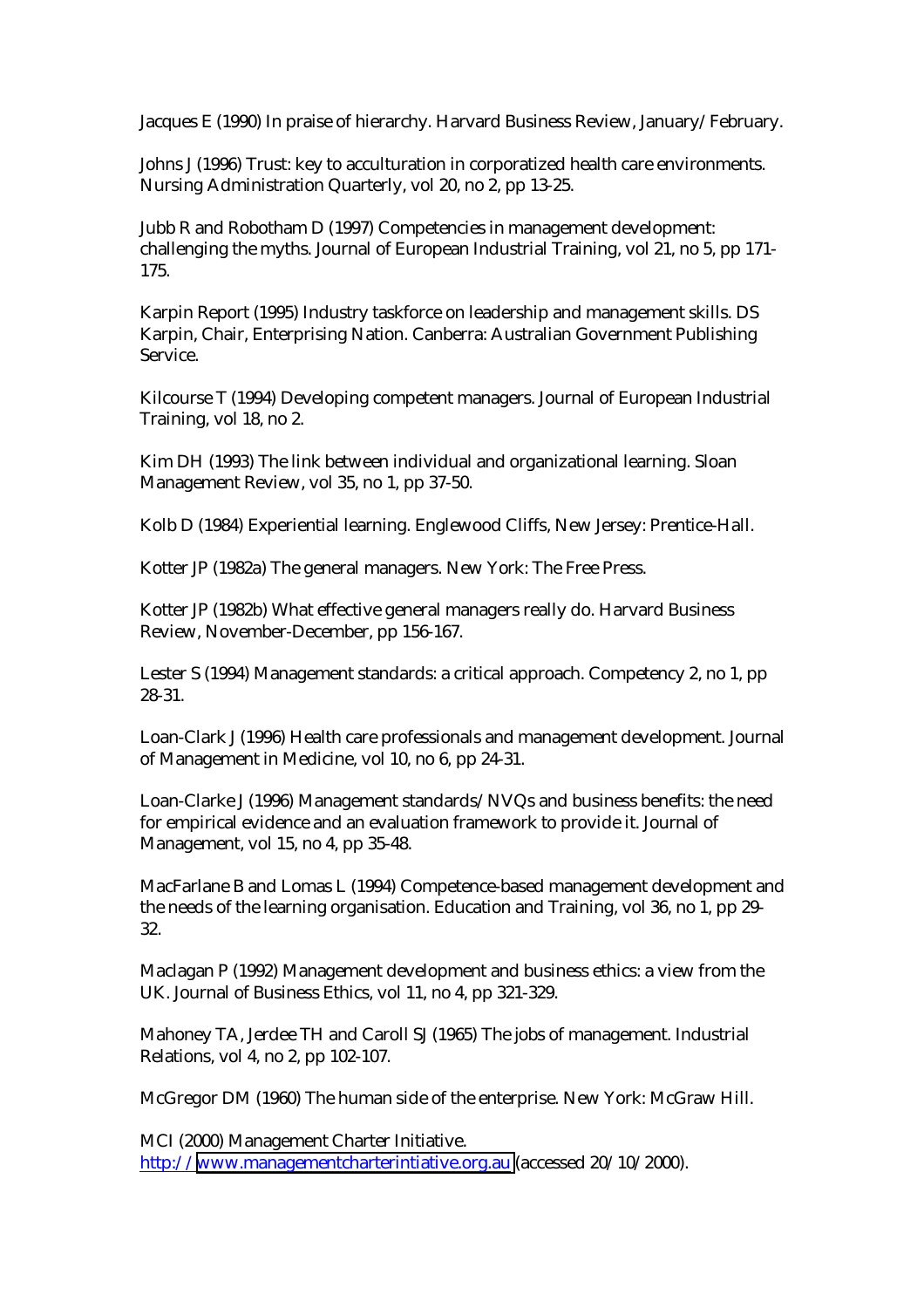Mintzberg H (1980) The nature of managerial work. Englewood Cliffs, New Jersey: Prentice Hall.

Mintzberg H (1989) Mintzberg on management. New York: The Free Press.

Morgan G (1994) Teaching MBAs transformational thinking. In H Tsoukas (ed) New thinking in organizational behaviour. London: Butterworth-Heinemann.

Morgan G (1997) Images of organization. London: Sage.

Newman K, Pyne T and Cowling A (1996) Junior doctors and management: myth and reality. Health Power Management, vol 22, no 1, pp 32-38.

Ott JS (1996) Classic readings in organisation behaviour (second edition). Belmont, California: Wadsworth.

Reynolds M (1998) Reflection and critical reflection in management learning. Management Learning, vol 29, no 2, pp 183-200.

Reynolds M (1999a) Grasping the nettle: possibilities and pitfalls of a critical management pedagogy. British Journal of Management, vol 10, no 2, pp 171-184.

Reynolds M (1999b) Critical reflection and management education: rehabilitating less hierarchical approaches. Journal of Management Education, vol 23, no 5, pp 537-553.

Robbins S, Bergman R, Stagg I, and Coulter M (1999) Management (second edition). Sydney: Prentice Hall.

Robotham D and Jubb R (1996) Competences: measuring the unmeasurable. Management Development Review, vol 9, no 5, pp 25-29.

Schofield K (1999) Report of the Independent Investigation into the Quality of Training in Queensland's Apprenticeship System. Brisbane: Queensland Department of Employment, Training and Industrial Relations.

Schofield K (2000) Delivering quality: report of the Independent Review of the Quality of Training in Victoria's Apprenticeship and Traineeship System. Melbourne: Office of Post-Compulsory Education, Training and Employment, Department of Education.

Schön DA (1988) Developing effective managers: a review of the issues an agenda for research. Personnel Review, vol 17, no 4, pp 3-8.

Schön DA (1994) Teaching artistry through reflection in action. In H Tsoukas (ed) New thinking in organizational behaviour. London: Butterworth-Heinemann.

Selby Smith C, Roos I and Wright L (2000) Investigation of the application of frontline management training in the community services and health industry: a progress report. Paper given at the Victorian Community Services and Health Industry Training Board Conference, Melbourne, 22 June.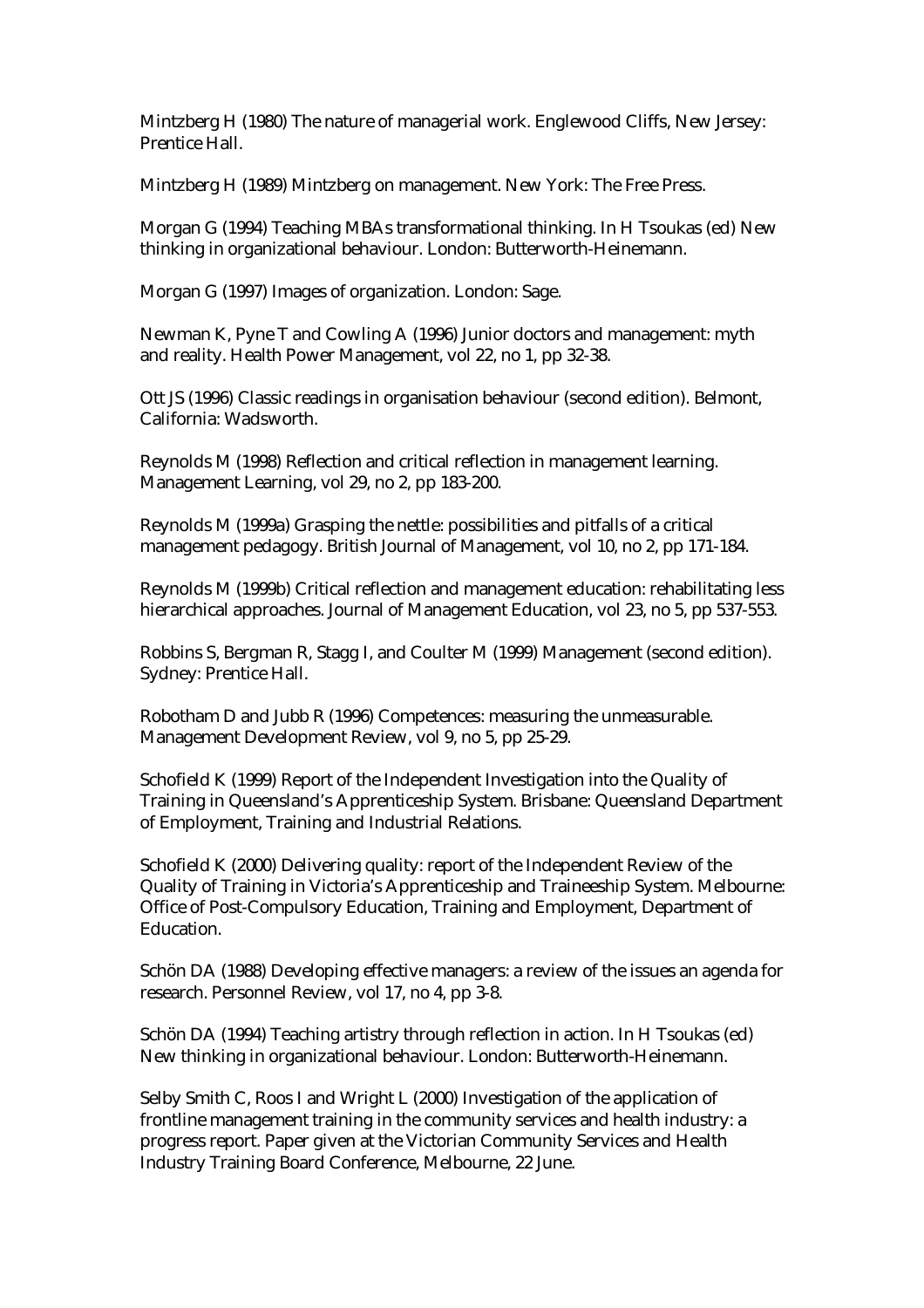Sheldrake P and Saul P (1995) Change and the first line manager: a study of the changing role and skills of first line managers. In Industry Taskforce on Leadership and Management Skills, Karpin Report - Enterprising nation: renewing Australia's managers to meet the challenges of the Asia-Pacific century (volume 1). Canberra: Australian Government Publishing Service, pp 665-711.

Shenhar AJ and Renier J (1996) How to define management: a modular approach. Management Development Review, vol 9, no 1, pp 25-31.

Smith LR (1999) The impact of user choice on the Queensland training market: a progress evaluation. Brisbane: Department of Employment Training and Industrial Relations.

Stawb B M (1987) Organisational psychology and the pursuit of the happy/productive worker. California Management Review, vol 28, no 4, pp 40-53.

Stewart R (1982) A model for understanding managerial jobs and behaviour. Academy of Management Review, vol 7, pp 7-13.

Strebler M (1995) Developing a competence based management training program. Management Development Review, vol 8, no 3, pp 32-35.

Thurston EK (2000) Enabling systems thinking in the Mesonic millenium: the need for systematic methodologies for conceptual learning in undergraduate management education. Journal of Management Education, vol 24, no 1, pp 10-31.

UNESCO (1999) Lifelong learning and training: a bridge to the future. Second International Conference on Technical and Vocational Education, UNESCO, Seoul, Paris, April.

Vince R (1998) Behind and beyond Kolbs learning cycle. Journal of Management Education, vol 22, no 3, pp 304-319.

Weick K (1994) Cartographic myths in organizations. In H Tsoukas (ed) New thinking in organizational behaviour. London: Butterworth-Heinemann.

Whittaker J (1998) Pass notes. People Management, vol 4, no 19, pp 36-40.

Winterton J and Winterton R (1996) The business benefits of competence based management development. DFEE Research Studies R516. Sudbury, Suffolk: Department of Education and Employment.

Winterton J and Winterton R (1997) Does management development add value? British Journal of Management, vol 8, no SI, pp S65-S76.